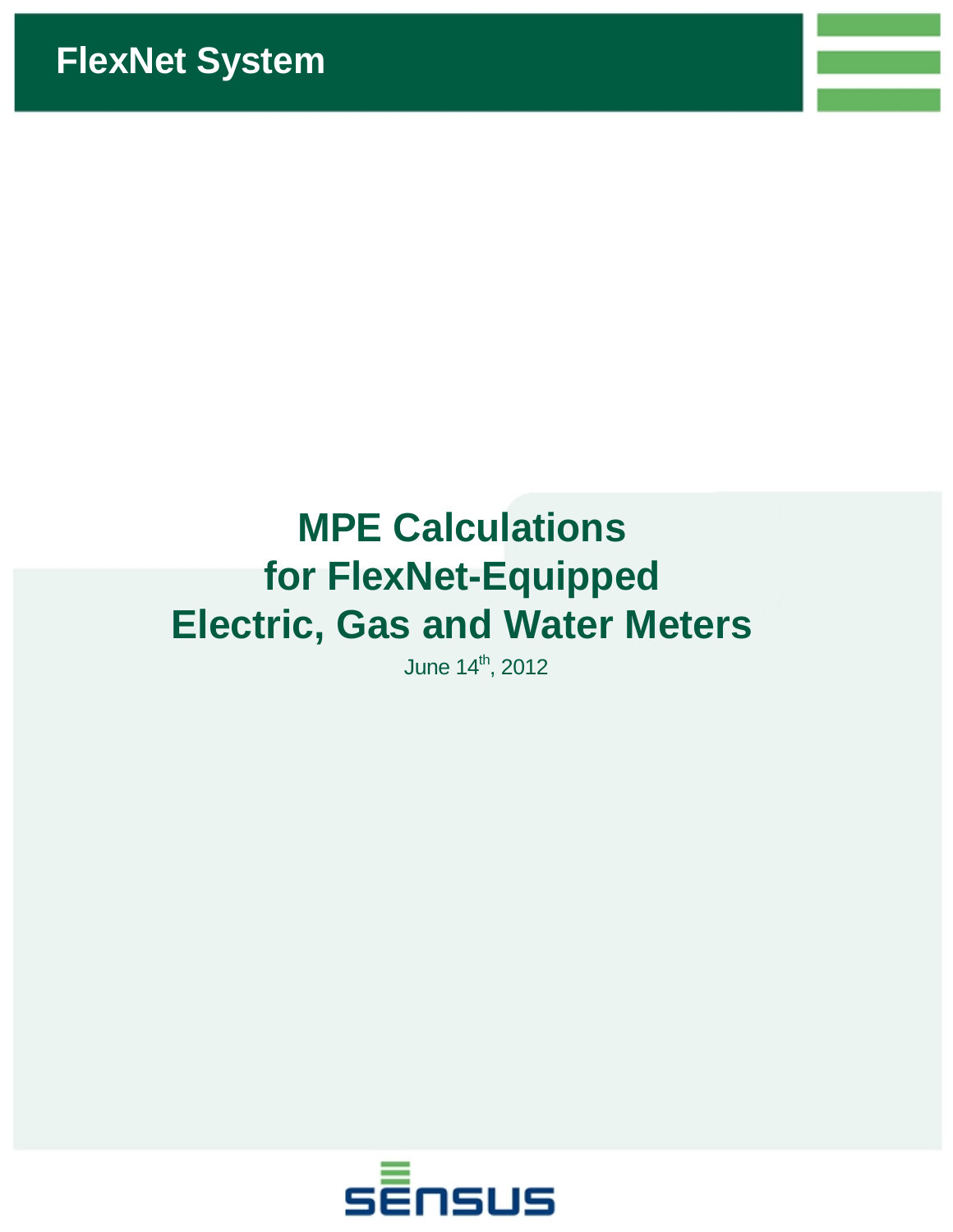#### **Revision History**

| l Rev No. | <b>Date</b> | <b>Description</b>                            |
|-----------|-------------|-----------------------------------------------|
| I Rev 1   | 11/12/2009  | <b>Initial Release</b>                        |
| l Rev 2   | 3/31/2011   | Updated Cover and throughout with new format. |
| Rev 3     | 06/14/2012  | <b>Added Water Meters calculations</b>        |

#### **Copyright**

This document contains proprietary information. It is to be used only for the purpose for which it is intended.

Information in this document is subject to change without notice and does not represent a commitment on the part of Sensus. No part of this publication may be reproduced, transmitted, stored in a retrieval system, or granulated into any language in any form by any means, without the written permission of Sensus.

© Copyright 2011, Sensus. All Rights Reserved.

FlexNetÆ and associated logos are trademarks of Sensus and its subsidiaries and affiliates. All other brand names may be trademarks of their respective owners.

Sensus 8601 Six Forks Road Suites 300 & 700 Raleigh, NC 27615 1-800-METER-IT (638-3748) www.sensus.com

Document: FlexNet RF Maximum Permissible Exposure Document Number: AFXWP-40000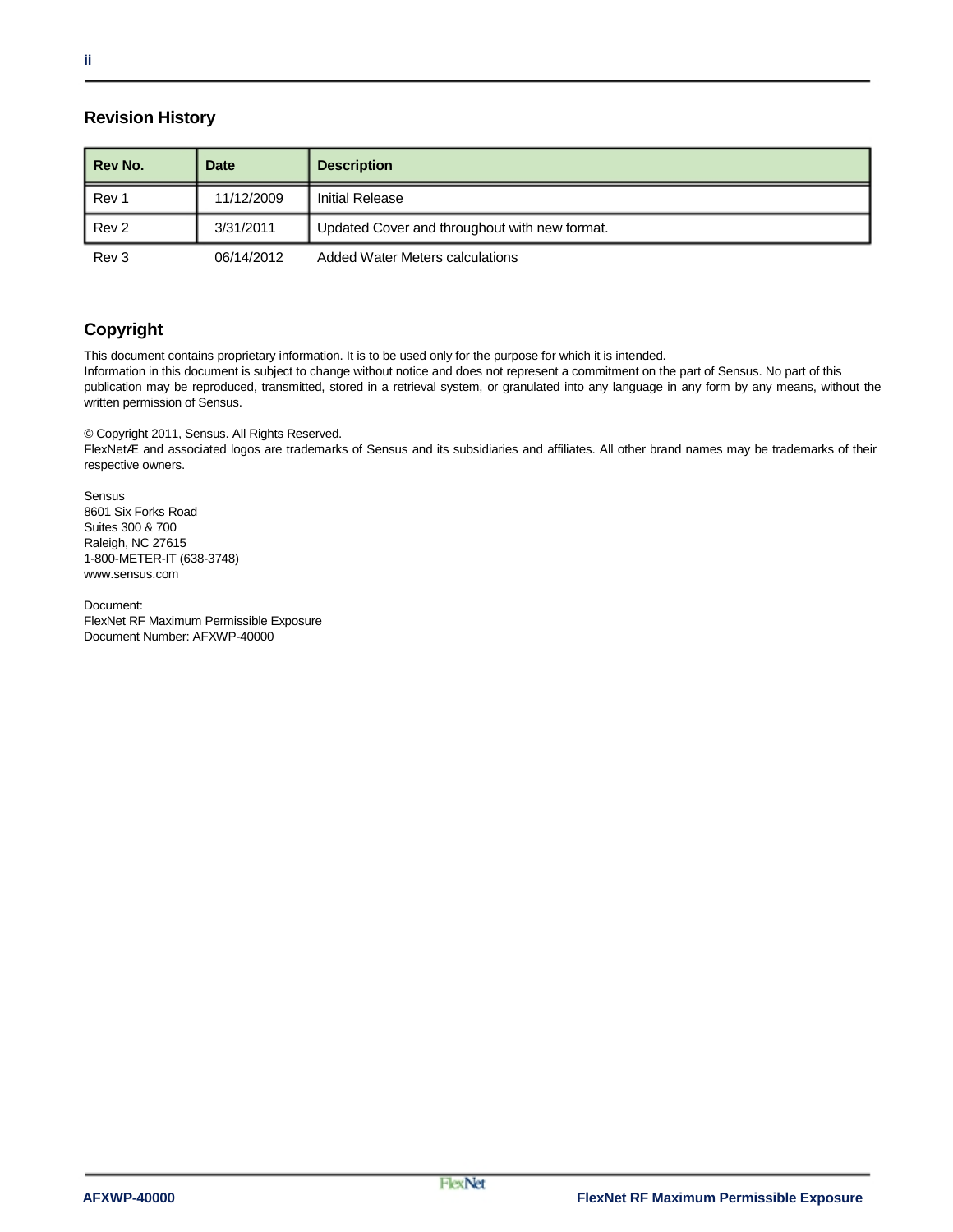# **1 Electric Meters**

### **1.1 Introduction**

The following calculations are given to show that a Sensus Flexnet equipped electric meter complies to FCC OET-65 limits for Maximum Permissible Exposure (MPE) and provides a minimum separation distance based on the calculations and guidelines of that document.

Robert J Davis, Principal RF Engineer Sensus USA, Inc.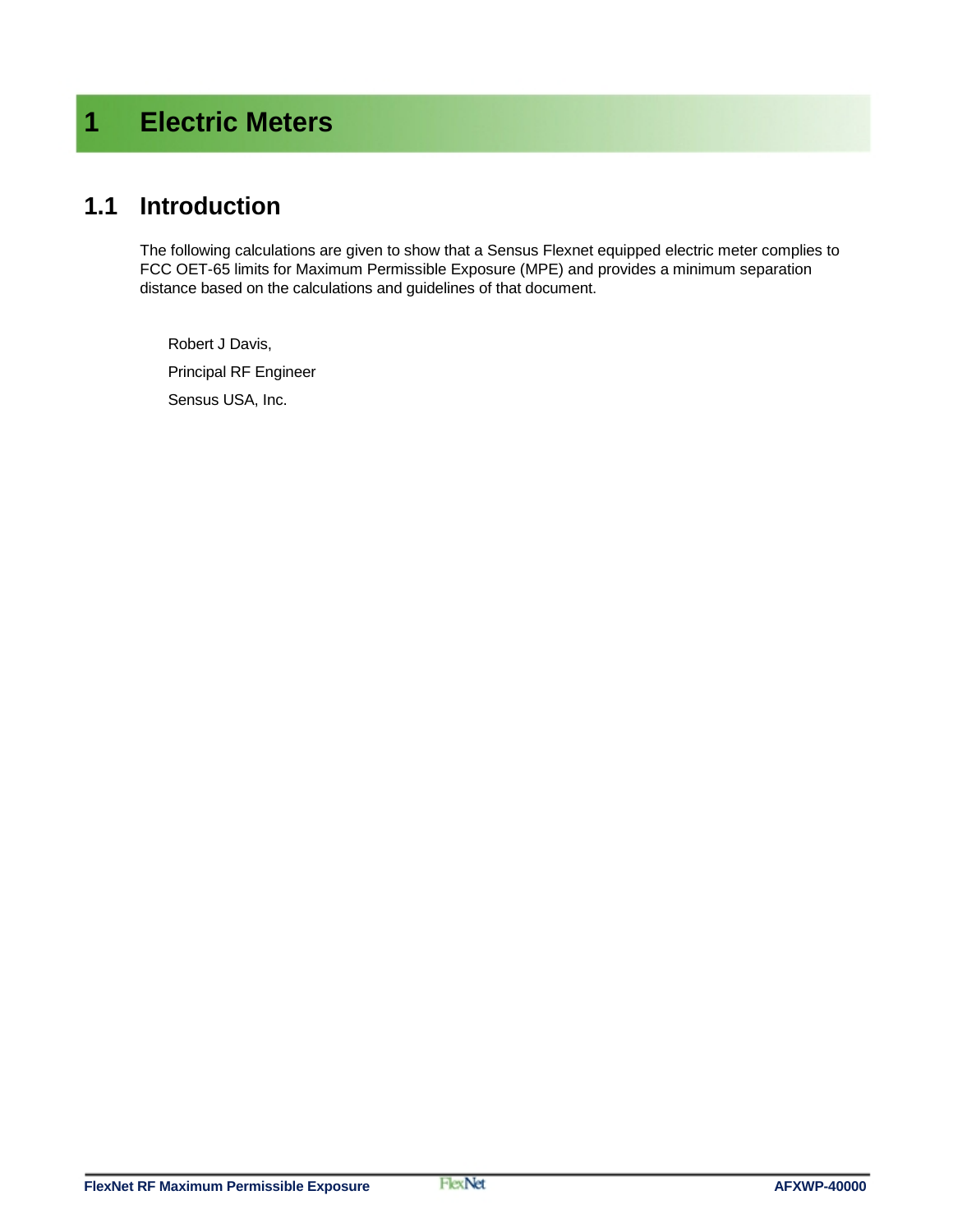### **1.2 MPE Calculations for General Population/Uncontrolled Exposure**

#### Given:

The transmitter is considered a mobile apparatus (as opposed to portable). A

lowest frequency of operation being 880 MHz.

The power into the antenna is measured to be 30 dBm.

The antenna gain is 0 dBi

The limit for Power Density (S) is selected for compliance for General Population and Uncontrolled Exposure which relates to:

 $\Box$  S = f / 1500 mW/cm<sup>2</sup>

- $\Box$  For 880 MHz S = 880 / 1500 = 0.586 = 0.6 mW/cm<sup>2</sup> (Which would be the worst case over the transmitter operating range of 880 to 925 MHz even though it s a smaller number (see R equation below)).
- $\Box$  The value of S directly relates to the MPE (Maximum Permissible Exposure) limit set forth by FCC OET-65.

Using the FCC supplied equation for Power Density (S):

$$
S = \underline{P^*G}
$$

 $4^*$   $7^*$ 

(Equation 1) $<sup>1</sup>$ </sup>

Where:

 $P = 30$  dBm =  $(10^{(30/10)}$  \* 001) = 1.00 Watts = 1000 mW G

 $= 0$  dBi =  $10^{(0/10)} = 1.0$  (Numeric)

R = Distance to Center Of Radiation of the Antenna in cm. S

 $= 0.6$  mW/cm<sup>2</sup>

 $R = \text{SGRT}((P^*G)/(4^* \text{S}))$ 

 $R =$  SQRT((1260\*1)/(4\*3.14\*0.6)) = 12.93 cm

Solving for R would give a separation distance of 13 centimeters to meet the MPE limit of 0.6 mW/cm<sup>2</sup> if the transmitter was in *continuous* operation, which is not the case. The 13 cm separation is well within the 20 cm limit that the FCC mandates for mobile operation as stated on the grant of equipment authorization for the transmitter.

FCC OET-65 allows for time averaging power density over a period of 30 minutes for installations that apply to general population and uncontrolled exposure. Using the equations provided in OET-65 we may determine the average power density (S) that would be encountered by the general population over a 30 minute time interval and relate that to a minimum distance that should be maintained from the transmitter antenna.

(From FCC OET-65) The sum of the product of the exposure levels and the allowed times for exposure must equal the product of the appropriate time averaging interval:

<sup>1.</sup> FCC OET Bulletin 65, Edition 97-01, August 97. Equation 3, page 19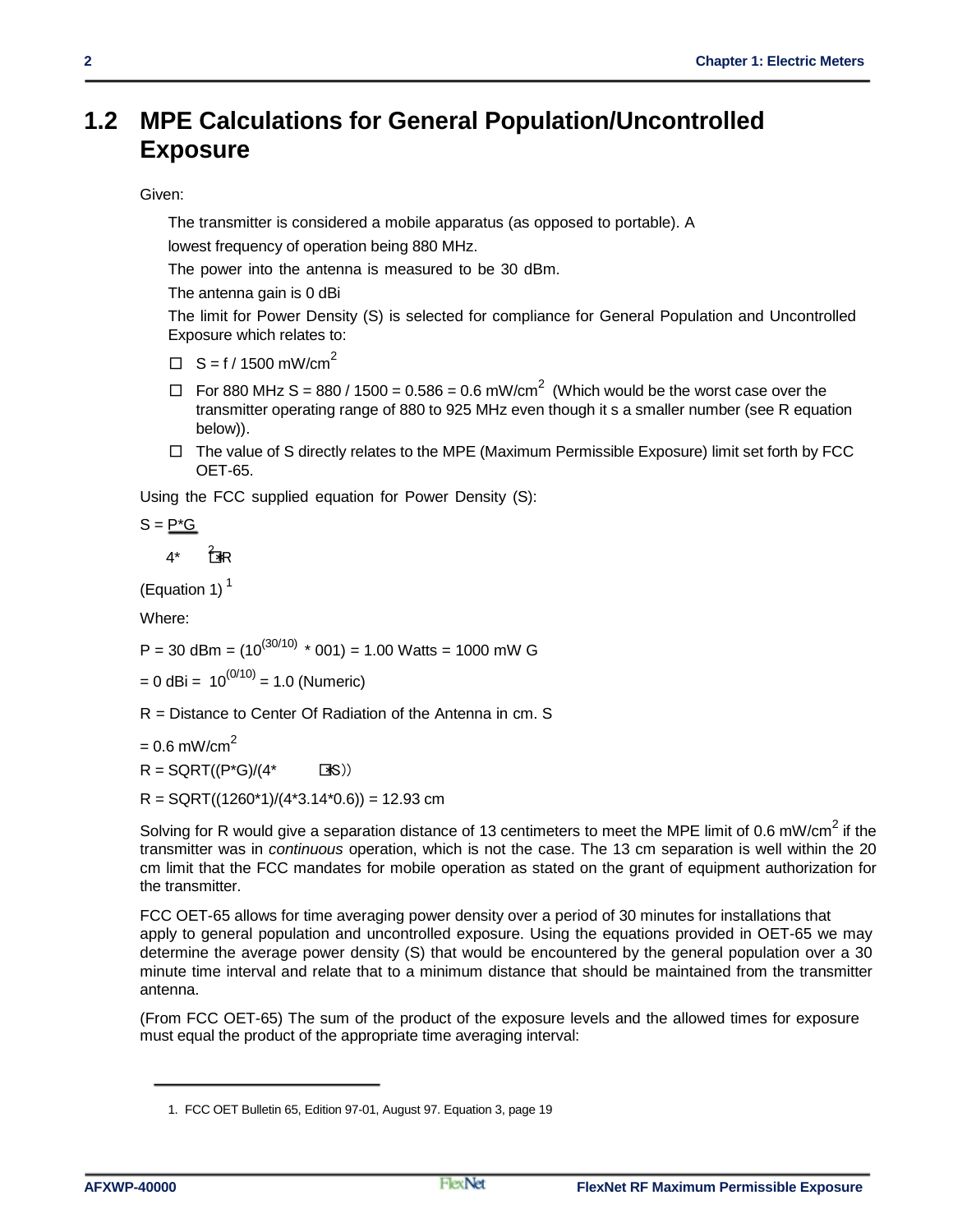$$
S_{\exp t \exp} = S_{\text{limit}} t_{\text{avg}}
$$

(Equation  $2)^2$ 

Where:

S  $_{exp}$  = power density level of exposure (mW/cm<sup>2</sup>)

S limit = appropriate power density MPE limit  $\left(\frac{mW/cm2}{m}\right)$ 

 $t_{\text{exp}}$  = allowable time of exposure for (S  $_{\text{exp}}$ )

 $t<sub>av</sub>$  = appropriate MPE averaging time.

For our application the MPE limit is 0.6 mW/cm<sup>2</sup> and the time period allowed for time averaging is 30 minutes (from OET-65 for general population and uncontrolled exposure). Thus the right hand side of the equation becomes (in seconds):

 $S_{limit}$  t<sub>avg</sub> = 0.6 mW/cm<sup>2</sup>  $*$  30 Minutes  $*$  60 Seconds = 1080 mW-sec/cm<sup>2</sup>

For an electricity meter, there are several transmission types that may be generated by the endpoint. The transmission type that has the potential of generating the highest number of RF emissions over the averaging intervals the FCC uses for MPE calculations is the normal mode .

The endpoint cannot continuously generate transmissions as the energy used to generate those transmissions is stored in a large capacitor. The capacitor can store enough energy to allow the endpoint to transmit 3 RF messages before it has to be recharged. The time it takes to recharge the capacitor is 6 seconds. (Note: Circuitry on the endpoint ensures that the capacitor reaches full charge before the transmitter is allowed to transmit again.)

Under normal operation of the meter, the transmitter should never obtain a duty cycle of 3 transmitted messages every 6 seconds. The worst case scenario for transmitter operation will occur when the endpoint relays a message it receives from another meter (this is referred to as message pass, or buddy mode ).

When the endpoint relays (or buddies ) another transmission it first sends a normal mode message containing the same information that was transmitted by the meter it is repeating. Immediately after this initial message is transmitted another normal mode message is transmitted with certain housekeeping and status information pertaining to the meter that was repeated (i.e., received signal strength of the repeated meter, etc.).

The rate at which any given endpoint can process the received message from the meter it is repeating, and subsequently transmit the relayed messages is once per 6 seconds due to power supply and signal processing time restraints in the endpoint itself. Thus, a worst case transmission rate of 2 normal mode messages (107 milliseconds each in duration), every 6 seconds is proposed

<sup>2.</sup> FCC OET Bulletin 65, Edition 97-01, August 97. Equation 2, Page 11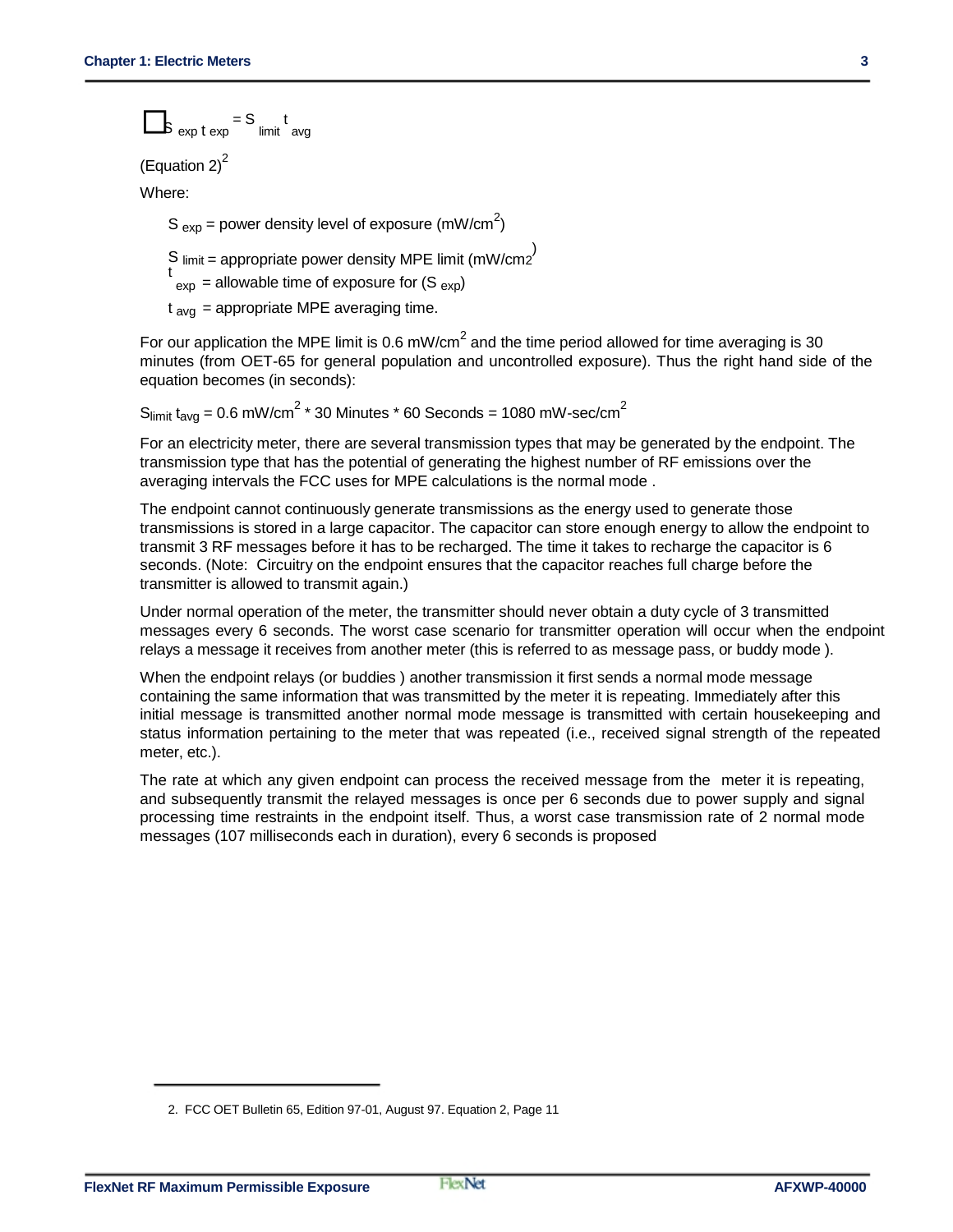| <b>RF Message Length Transmitting Normal Mode:</b>               | 107 milliseconds       |
|------------------------------------------------------------------|------------------------|
| Time To Charge Capacitor And Be Ready For Next Transmission:     | 6 Seconds              |
| Thus, 2 Messages may be transmitted in $[6 + (.107 * 2)] =$      | 6.214 Seconds          |
| Time Averaging Window For Uncontrolled Population Per OET-65:    | 30 Minutes             |
| <b>Number Of Messages That May Be Transmitted In 30 Minutes:</b> | $[1800 / 6.214 = 289]$ |
| <b>Total On Air Time Over 30 Minutes:</b>                        | 61.85 Seconds          |
| (Transmissions) Seconds Per Message]                             | $[289 * 0.107 * 2]$    |

**Note:** The endpoint probably will not generate the number of messages in the MPE averaging interval (as shown above) due to actual system and hardware constraints, but the calculations assume that it does for the sake of argument. This number of messages would only occur if the meter were to continually transmit buddy messages and replies over the whole 30 minute interval, which is highly unlikely.

Solving Equation 2 for S  $_{exp}$  using a total on air time of 61.85 seconds yields a value of:

 $S_{\text{exp}} = (S_{\text{limit}} t_{\text{avg}})^{1} t_{\text{exp}} = (1080 \text{ mW-sec} / \text{cm}^2) / (61.85 \text{ seconds}) = 17.4 \text{ mW/cm2}$ 

To determine what distance would be required to generate this exposure limit we need to refer to Equation 1 and solve for the distance R:

 $R = \text{SGRT}((P^*G)/(4^* \qquad \text{TS}))$ 

R = SQRT((1000\*1)/(4\*3.14\**17.4*)) = 2.14 cm

 $R = 2.14$  cm / 2.54 cm/inch = 0.84 inches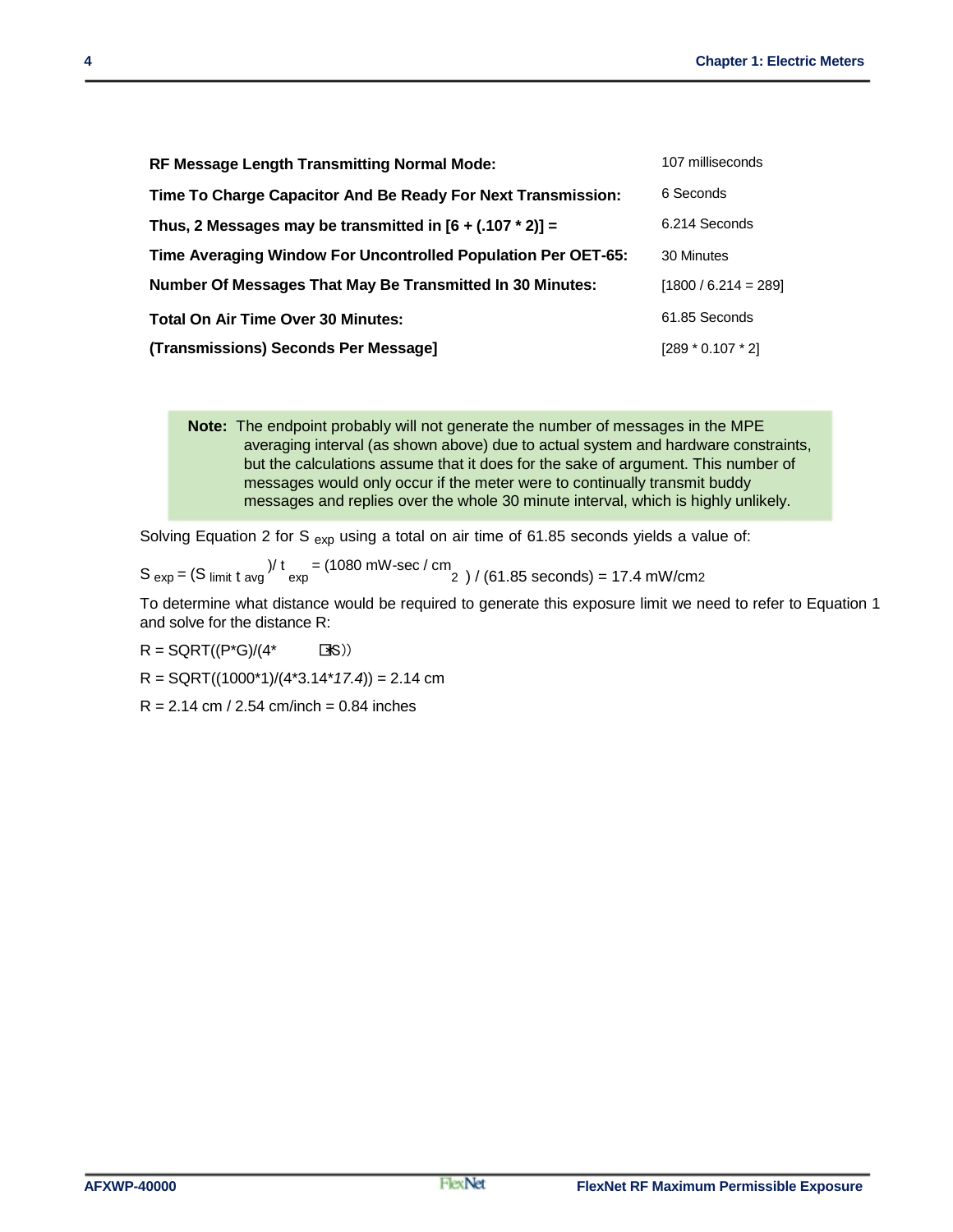The antenna on the endpoint lies under the glass by a separation of 2.2centimeters (see picture below):



### **1.3 Summary for Uncontrolled Exposure**

With the endpoint transmitting as many messages as is theoretically possible due to system design between messages, the MPE limits for general population / uncontrolled exposure would be met as the meter glass provides enough separation between the antenna and the general population.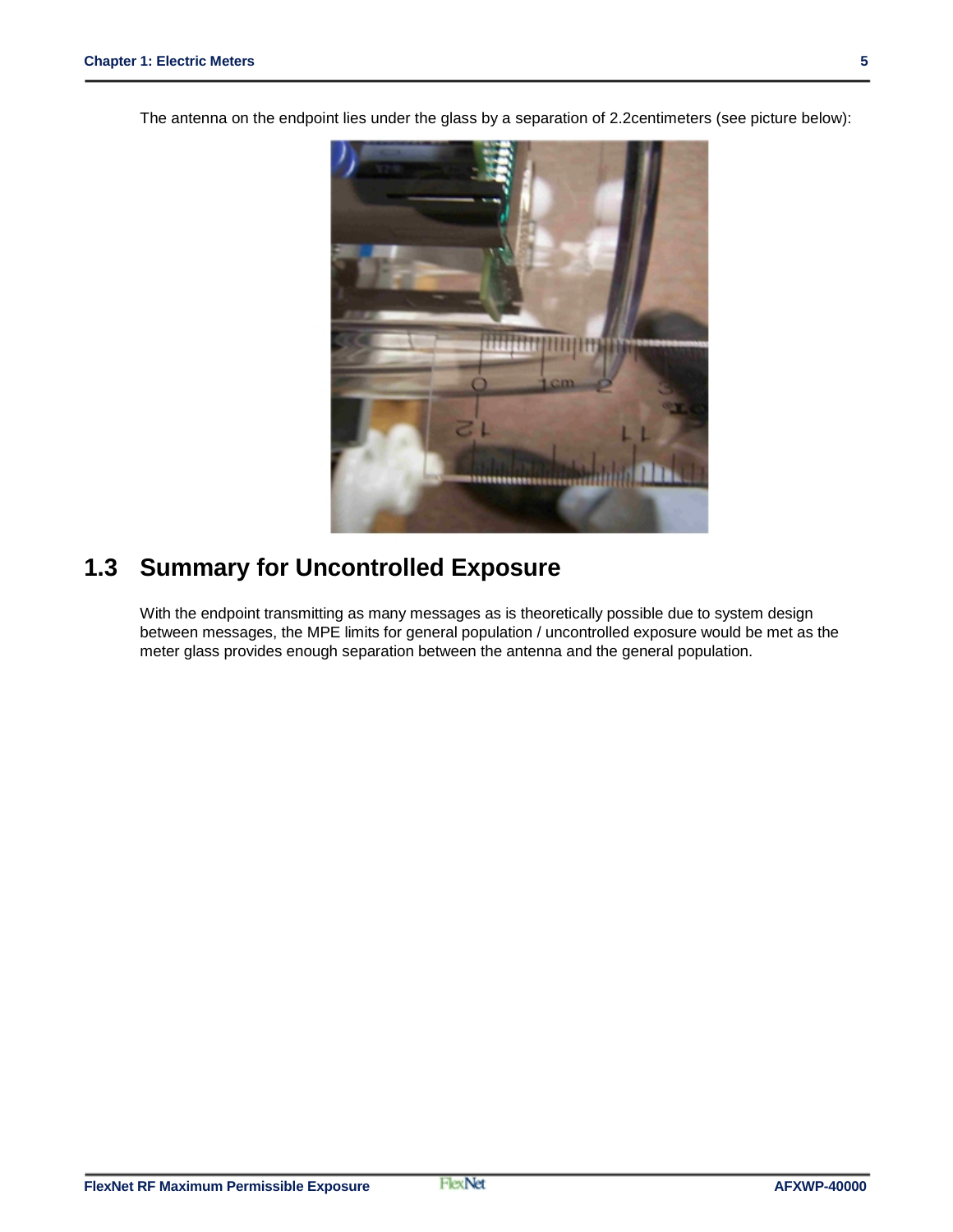### **1.4 MPE Calculations For Occupational/Controlled Exposure**

Given:

The transmitter is considered a mobile apparatus (as opposed to portable). A

lowest frequency of operation being 880 MHz.

The power into the antenna is measured to be 30 dBm.

The antenna gain is 0 dBi

The limit for Power Density (S) is selected for compliance for Occupational / Controlled Exposure which relates to:

- $\Box$  S = f / 300 mW/cm<sup>2</sup>
- $\Box$  For 880 MHz S = 880 / 300 = 2.93333 = 2.93 mW/cm<sup>2</sup> (Which would be the worst case over the transmitter operating range of 880 to 925 MHz even though it s a lower number (see R equation below).)
- $\Box$  The value of S directly relates to the MPE (Maximum Permissible Exposure) limit set forth by FCC OET-65.

Using the FCC supplied equation for Power Density (S):

 $S = P^*G$ 

 $4^*$   $7^*$ R

(Equation  $1$ )<sup>3</sup>

Where:

P = 30 dBm =  $(10^{(30/10) \times} 001)$  = 1.00 Watts = 1000 mW G

 $= 0$  dBi =  $10^{(0/10)} = 1.0$  (Numeric)

R = Distance To Center Of Radiation Of The Antenna In cm. S

 $= 2.93$  mW/cm<sup>2</sup>

 $R = \text{SGRT}((P^*G)/(4^* \text{S}))$ 

 $R =$  SQRT((1000\*1)/(4\*3.14\*2.93)) = 5.21 cm

Solving For R would give a separation distance of 5.2 centimeters to meet the MPE limit of 2.93 mW/cm<sup>2</sup> if the transmitter was in *continuous* operation which is not the case. The 5.2 cm separation is well within the 20 cm limit that the FCC mandates for mobile operation as stated on the grant of equipment authorization for the transmitter.

<sup>3.</sup> FCC OET Bulletin 65, Edition 97-01. August 97. Equation 3, Page 19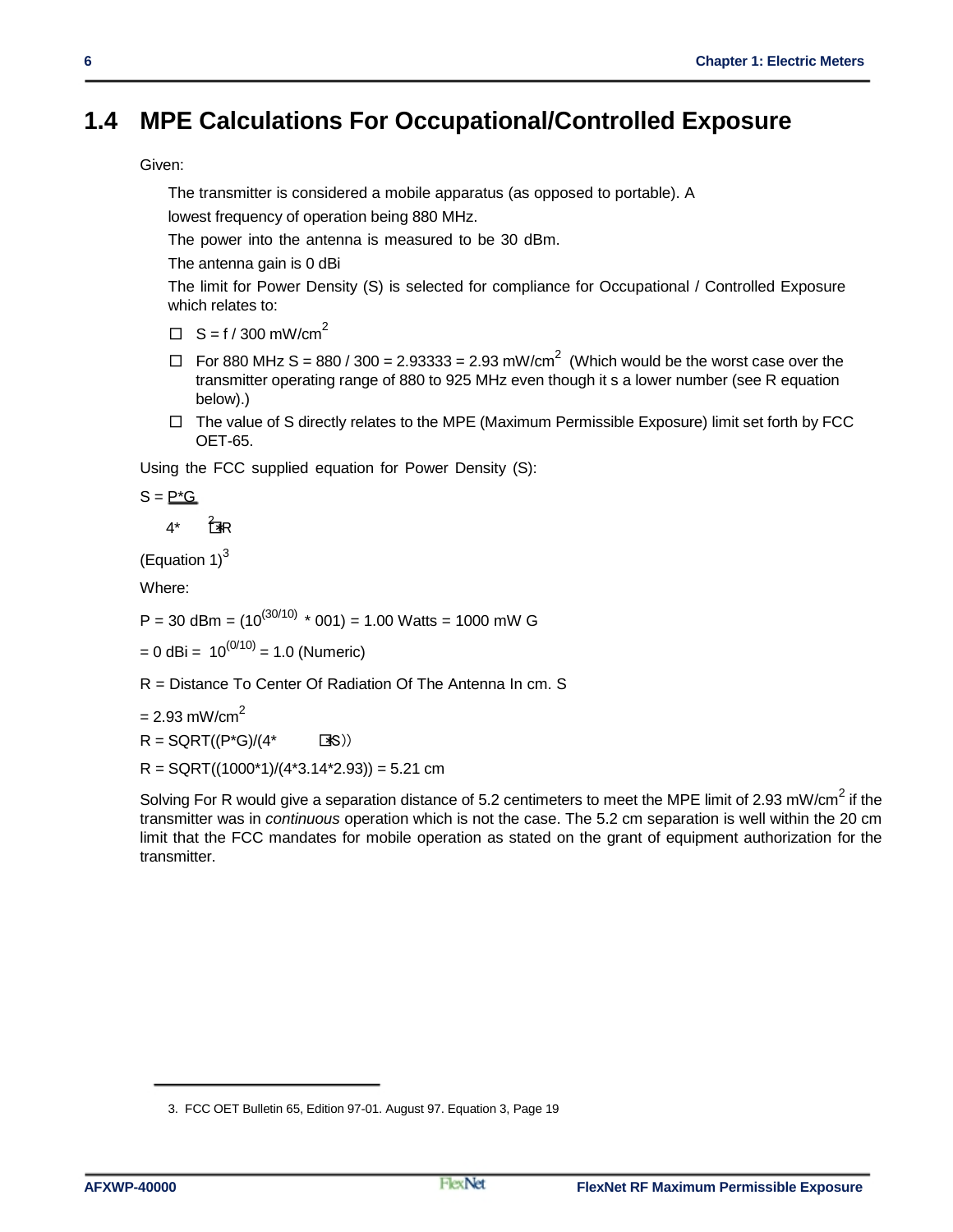FCC OET-65 allows for time averaging power density over a period of 6 minutes for installations that apply to Occupational and Controlled Exposure. Using the equations provided in OET-65 (page 11) we may determine the average power density (S) that would be encountered over a 6 minute time interval and relate that to a minimum distance that should be maintained from the transmitter antenna.

(From FCC OET-65) The sum of the product of the exposure levels and the allowed times for exposure must equal the product of the appropriate time averaging interval:

$$
s_{\exp t \exp t} = s_{\text{limit}} t_{\text{avg}}
$$

(Equation 2) $<sup>4</sup>$ </sup>

Where:

S  $_{exp}$  = power density level of exposure (mW/cm<sup>2</sup>)

S limit = appropriate power density MPE limit (mW/cm2<sup>)</sup>

t  $_{\rm exp}$  = allowable time of exposure for  $(S_{\rm exp})$ 

 $t<sub>ava</sub>$  = appropriate MPE averaging time.

For our application the MPE limit is 2.93 mW/cm<sup>2</sup> and the time period allowed for time averaging is 6 minutes (from OET-65 for occupational and controlled exposure). Thus the right hand side of the equation becomes (in seconds):

S limit t avg = 2.93 mW/cm 2 \*6 Minutes\*60 Seconds = 1054.8 mW-sec / cm2

For an electricity meter, there are several transmission types that may be generated by the endpoint. The transmission type that has the potential of generating the highest number of RF emissions over the averaging intervals the FCC uses for MPE calculations is the normal mode .

The endpoint cannot continuously generate transmissions as the energy used to generate those transmissions is stored in a large capacitor. The capacitor can store enough energy to allow the endpoint to transmit 3 RF messages before it has to be recharged. The time it takes to recharge the capacitor is 6 seconds. (Note: Circuitry on the endpoint ensures that the capacitor reaches full charge before the transmitter is allowed to transmit again.)

Under normal operation of the meter, the transmitter should never obtain a duty cycle of 3 transmitted messages every 6 seconds. The worst case scenario for transmitter operation will occur when the endpoint relays a message it receives from another meter (this is referred to as message pass, or buddy mode ).

When the endpoint relays (or buddies ) another transmission it first sends a normal mode message containing the same information that was transmitted by the meter it is repeating. Immediately after this initial message is transmitted another normal mode message is transmitted with certain housekeeping and status information pertaining to the meter that was repeated (i.e. received signal strength of the repeated meter, etc.).

The rate at which any given endpoint can process the received message from the meter it is repeating, and subsequently transmit the relayed messages is once per 6 seconds due to power supply and signal processing time restraints in the endpoint itself. Thus a worse case transmission rate of 2 normal mode messages (107 milliseconds each in duration), every 6 seconds is proposed.

<sup>4.</sup> FCC OET Bulletin 65, Edition 87-01, August 97. Equation 2, page 11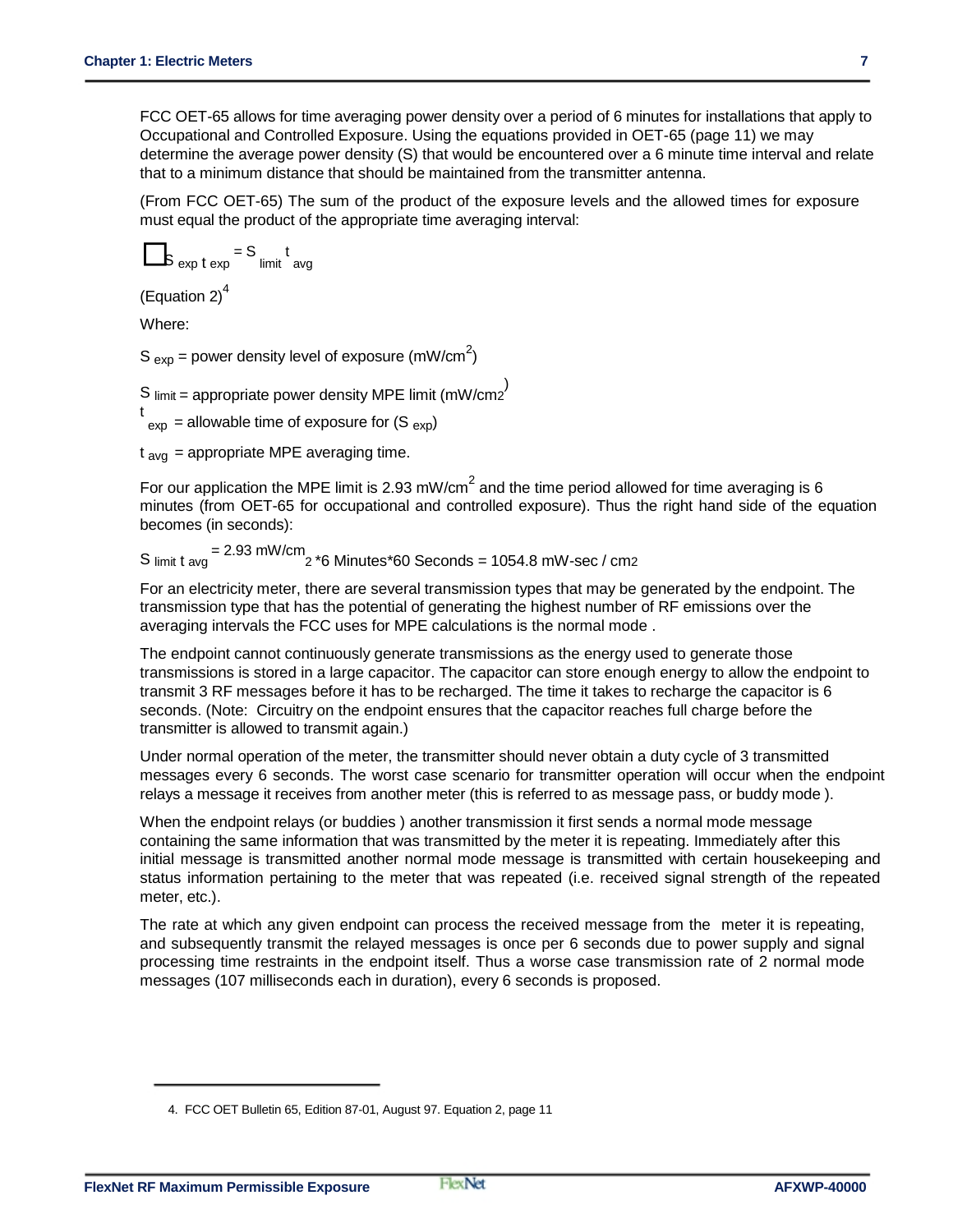| RF Message Length Transmitting Normal Mode:                   | 107 milliseconds           |
|---------------------------------------------------------------|----------------------------|
| Time To Charge Capacitor And Be Ready For Next Transmission:  | 6 Seconds                  |
| Thus, 2 Messages may be transmitted in $[6 + (.107 * 2)] =$   | 6.214 Seconds              |
| Time Averaging Window For Uncontrolled Population Per OET-65: | 6 Minutes                  |
| Number Of Messages That May Be Transmitted In 6 Minutes:      | $58: [360 / 6.214 = 57.9]$ |
| Total On Air Time Over 30 Minutes:                            | 12.4 Seconds               |
| (Transmissions) Seconds Per Message:                          | 58 * 0.107 * 2             |

**Note:** The endpoint probably will not generate the number of messages in the MPE averaging interval (as shown above) due to actual system and hardware constraints, but the calculations assume that it does for the sake of argument. This number of messages would only occur if the meter were to continually transmit buddy messages and replies over the whole 30 minute interval, which is highly unlikely.

Solving Equation 2 for S  $_{\text{exp}}$  using a total on air time of 61.85 seconds and the S limit for occupational/ controlled exposure yields a value of:

$$
S_{exp} = (S_{limit \, t \, avg})/t = (1054.8 \, mW\text{-sec}/\text{cm})/(12.4 \, seconds) = 85.1 \, mW/cm2
$$

To determine what distance would be required to generate this exposure limit we need to refer to Equation 1 and solve for the distance R:

 $R = \text{SGRT}((P^*G)/(4^* \qquad \Box S))$ R = SQRT((1000\*1)/(4\*3.14\**85.1*)) = .933 cm  $R = 0.933$  cm / 2.54 cm/inch =  $0.367$  inches

### **1.5 Summary for Controlled Exposure**

With the endpoint transmitting as many messages as is theoretically possible due to it s hardware and system design (with no processing time as is needed) between messages, the MPE limits for Occupational / Controlled Exposure would be met as the meter glass provides enough separation between the antenna and the general population. (See earlier picture).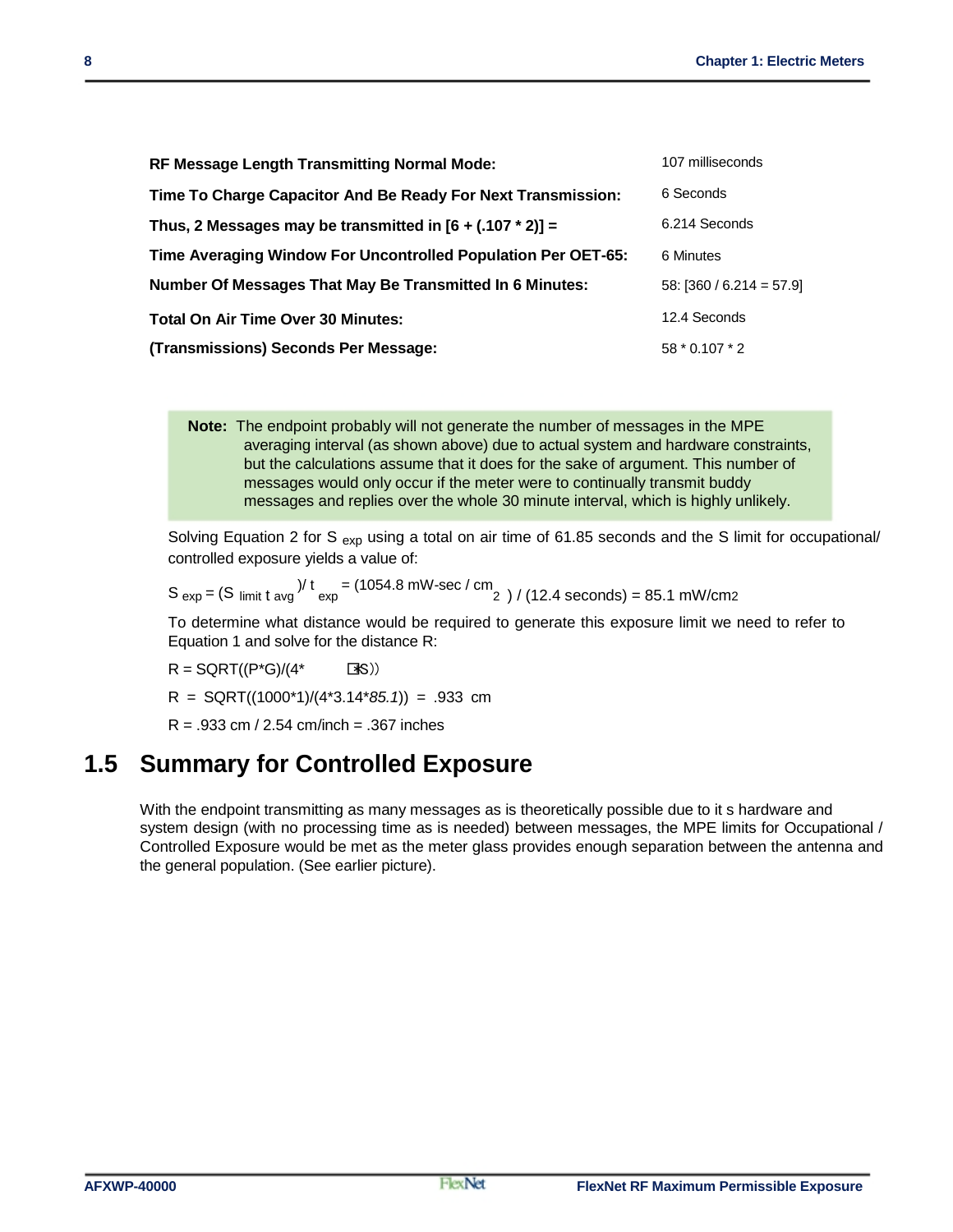# **2 Gas Meters**

#### **2.1 Introduction**

The following calculations are given to show that a Sensus Flexnet Gas meter complies to FCC OET-65 limits for Maximum Permissible Exposure (MPE) and provides a minimum separation distance based on the calculations and guidelines of that document.

Robert J Davis, Principal RF Engineer Sensus USA, Inc.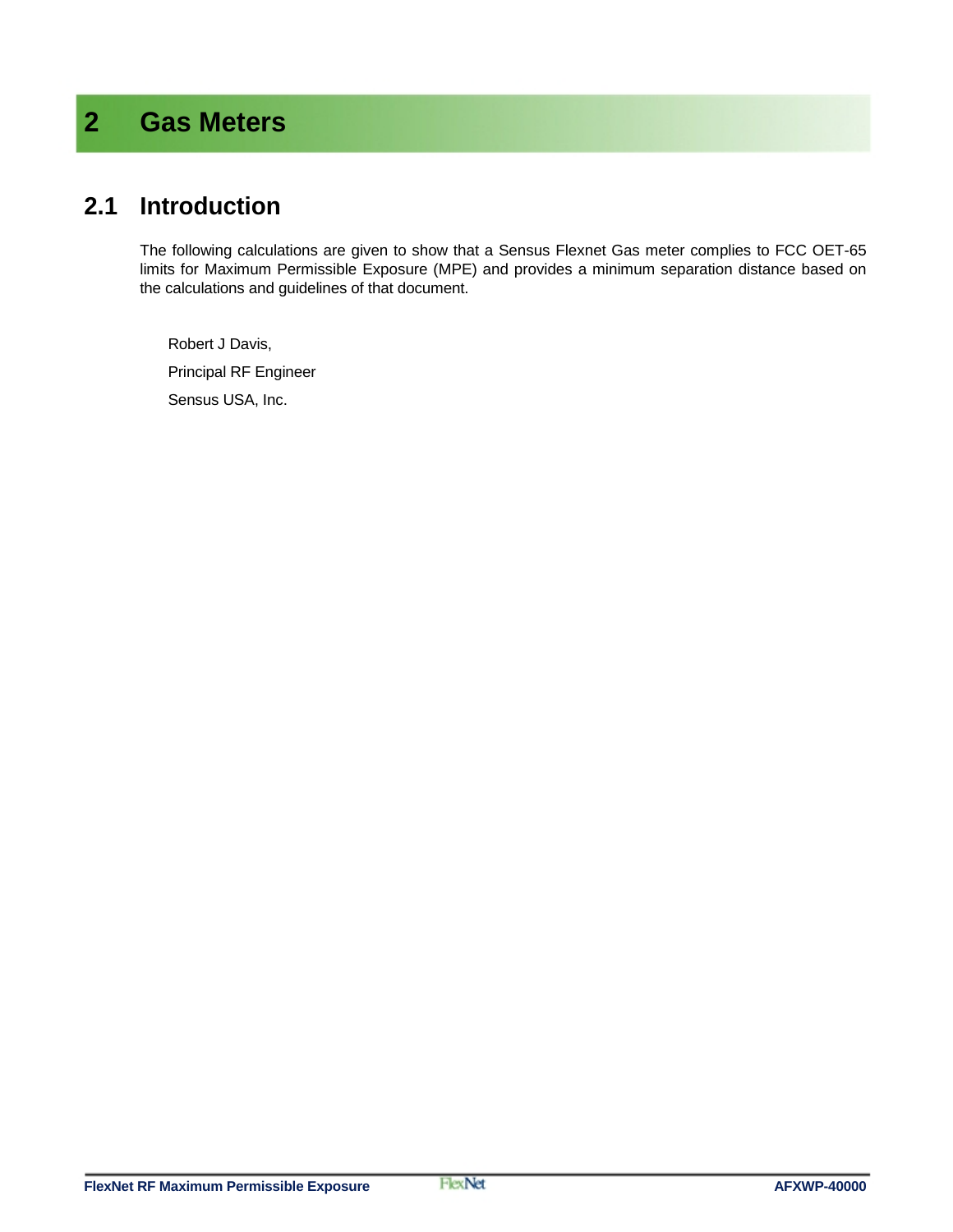#### **2.2 MPE Calculations for General Population/Uncontrolled Exposure**

#### Given:

The transmitter is considered a mobile apparatus (as opposed to portable). A

lowest frequency of operation being 880 MHz.

The power into the antenna is measured to be 30 dBm.

The antenna gain is 0 dBi

The limit for Power Density (S) is selected for compliance for General Population and Uncontrolled Exposure which relates to:

 $\Box$  S = f / 1500 mW/cm<sup>2</sup>

- $\Box$  For 880 MHz S = 880 / 1500 = 0.587 = 0.6 mW/cm<sup>2</sup> (Which would be the worst case over the transmitter operating range of 880 to 925 MHz even though it s a smaller number (see R equation below)).
- $\Box$  The value of S directly relates to the MPE (Maximum Permissible Exposure) limit set forth by FCC OET-65.

Using the FCC supplied equation for Power Density (S):

$$
S = \underline{P^*G}
$$

 $4^*$   $7^*$ 

(Equation 1) $<sup>1</sup>$ </sup>

Where:

P = 30 dBm =  $(10^{(30/10)}$  \* 001) = 1.00 Watts = 1000 mW G

 $= 0$  dBi =  $10^{(0/10)}$  = 1.0 (Numeric)

R = Distance to Center Of Radiation of the Antenna in cm. S

 $= 0.6$  mW/cm<sup>2</sup>

 $R = \text{SGRT}((P^*G)/(4^* \text{S}))$ 

 $R = \text{SQRT}((1000^*1)/(4^*3.14^*0.6)) = 11.6$  cm => 12 cm (Rounded)

Solving for R would give a separation distance of 12 centimeters to meet the MPE limit of 0.6 mW/cm<sup>2</sup> if the transmitter was in *continuous* operation which is not the case. The 12 cm separation is well within the 20 cm limit that the FCC mandates for mobile operation as stated on the grant of equipment authorization for the transmitter.  $(12 \text{ cm} = 4.73 \text{ inches})$ 

<sup>1.</sup> FCC OET Bulletin 65, Edition 97-01. August 97. Equation 3, Page 19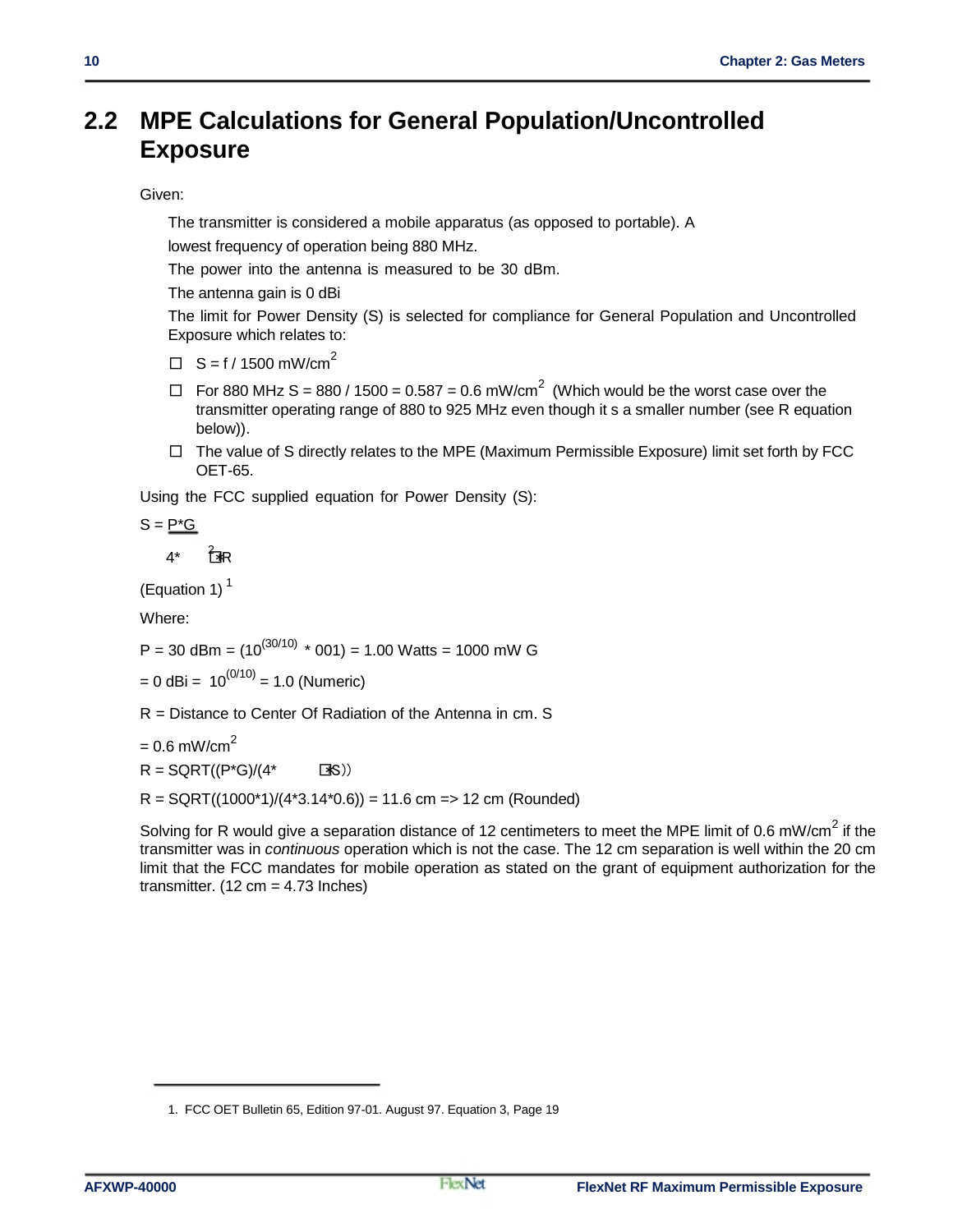A copy of the MPE clause from the gas meter grant of equipment authorization is shown below (for continuous operation):

Modular Approval. Power listed is conducted. This Modular Approval is limited to OEM installation for mobile and fixed applications only. The antenna gain must not exceed 0dBi. The antenna(s) used for this transmitter must be installed to provide a separation distance of at least 20 cm from all persons and must not be co-located or operating in conjunction with any other antenna or transmitter. Users and installers must be provided with antenna installation instructions and transmitter operating conditions for satisfying RF exposure

FCC OET-65 allows for time averaging power density over a period of 30 minutes for installations that apply to general population and uncontrolled exposure. Using the equations provided in OET-65 we may determine the average power density (S) that would be encountered by the general population over a 30 minute time interval and relate that to a minimum distance that should be maintained from the transmitter antenna.

(From FCC OET-65) The sum of the product of the exposure levels and the allowed times for exposure must equal the product of the appropriate time averaging interval:

$$
S_{\exp t \exp} = S_{\text{limit}} t_{\text{avg}}
$$

(Equation  $2)^2$ 

Where:

S  $_{exp}$  = power density level of exposure (mW/cm<sup>2</sup>)

S  $\text{limit} = \text{appropriate power density MPE limit (mW/cm2}^{\text{}})$ 

 $t_{\text{exp}}$  = allowable time of exposure for (S  $_{\text{exp}}$ )

 $t<sub>av<sub>q</sub></sub>$  = appropriate MPE averaging time.

For our application the MPE limit is 0.6 mW/cm<sup>2</sup> and the time period allowed for time averaging is 30 minutes (from OET-65 for general population and uncontrolled exposure). Thus the right hand side of the equation becomes (in seconds):

 $S$  limit t avg  $= 0.6$  mW/cm  $2 * 30$  Minutes  $* 60$  Seconds = 1080 mW-sec / cm2

For gas meter, there are several transmission types that may be generated by the endpoint. The transmission type that has the potential of generating the highest number of RF emissions over the averaging intervals the FCC uses for MPE calculations is the boost mode .

The endpoint cannot continuously generate transmissions as the energy used to generate those transmissions is limited by the endpoint battery capacity. The battery can store enough energy to allow the endpoint to transmit an RF messages once every 6 seconds. (Note: Circuitry on the endpoint ensures that the battery is monitored for sufficient capacity before the transmitter is allowed to transmit again.)

Under normal operation of the meter, the transmitter should never obtain a duty cycle of one transmitted messages every 6 seconds. The worst case scenario for transmitter operation will occur when the unit is originally commissioned and the transmitter is set to operate in boost mode .

The fastest rate at which any given gas meter transmitter can transmit is once every 6 seconds. Using boost mode, the transmitter is on-air for 1.2 seconds. The longest repetition of transmissions occurs during commissioning of the transmitter (at installation time). The number of transmit repetitions used for a gas meter installation is 31. Over the installed life of the transmitter, the unit will never achieve a state where it

<sup>2.</sup> FCC OET Bulletin 65, Edition 97-01, August 97. Equation 2, Page 11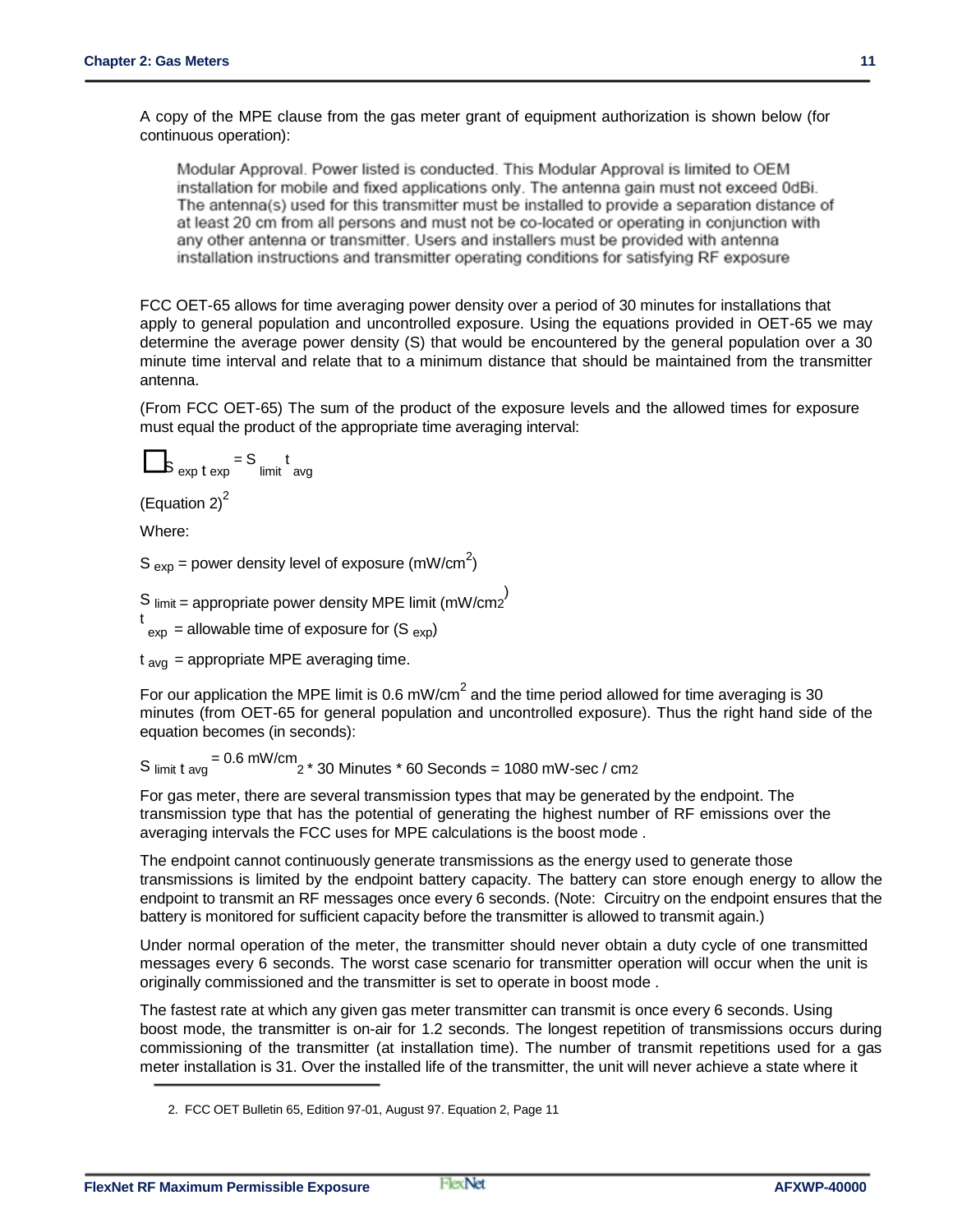will transmit more often and with as great of repetition as it does when commissioned. Normally, the transmitter will transmit no more than once every 15 minutes (usually this rate is on the order of once every 4 hours or greater). Thus, commissioning with the unit operating in boost mode will be the basis of the following calculations.

| <b>RF Message Length Transmitting Boost Mode:</b>                              | 1200 milliseconds                              |
|--------------------------------------------------------------------------------|------------------------------------------------|
| Safeguard Interval Between Transmissions to Ensure Proper Bat-<br>tery Loading | 6 Seconds                                      |
| Thus, 1 Messages may be transmitted in $[6 + (.107 * 2)] =$                    | 6 Seconds                                      |
| Time Averaging Window For Uncontrolled Population Per OET-65:                  | 30 Minutes                                     |
| Number Of Messages That May Be Transmitted In 30 Minutes: Total                | 31                                             |
| On Air Time Over 30 Minutes:                                                   | 37.2 Seconds [31 * 1.2 Seconds Per<br>Messagel |

**Note:** This number of messages would only occur if the meter were to be commissioned in one 30 minute interval.

Solving Equation 2 for S  $_{exp}$  using a total on air time of 37.2 seconds yields a value of:

 $S_{exp} = (S_{limit} t_{avg})^{\frac{1}{t}} = (1080 \text{ mW-sec} / \text{cm}^2) / (37.2 \text{ seconds}) = 29.0 \text{ mW/cm2}$ 

To determine what distance would be required to generate this exposure limit we need to refer to Equation 1 and solve for the distance R:

 $R = \text{SGRT}((P^*G)/(4^* \text{S}))$ 

R = SQRT((1000\*1)/(4\*3.14\**29.0*)) = 1.65 cm

 $R = 1.65$  cm / 2.54 cm/inch = .65 inches

The antenna on the endpoint is under a plastic housing which houses the meter register. The printed circuit board distance from the face of the plastic housing is 0.5 inches minimum. The center of radiation for the antenna used in the gas meter is not at the edge of the printed circuit board and is offset from the edge by more than 0.5 inches. Given this separation, the distance of 0.65 inches is well within the confines of the plastic package when the transmitter circuit board is mounted on a gas meter.

#### **2.3 Summary for Uncontrolled Exposure**

With the endpoint transmitting as many messages as is theoretically possible due to system design between messages, the MPE limits for general population / uncontrolled exposure would be met in all cases, as the distance from the center of the antenna peak radiation on the endpoint is far enough away from the plastic housing which covers it so that an installer would never achieve the minimum distance of 0.65 inches (and then, only if the unit is commissioned in boost mode.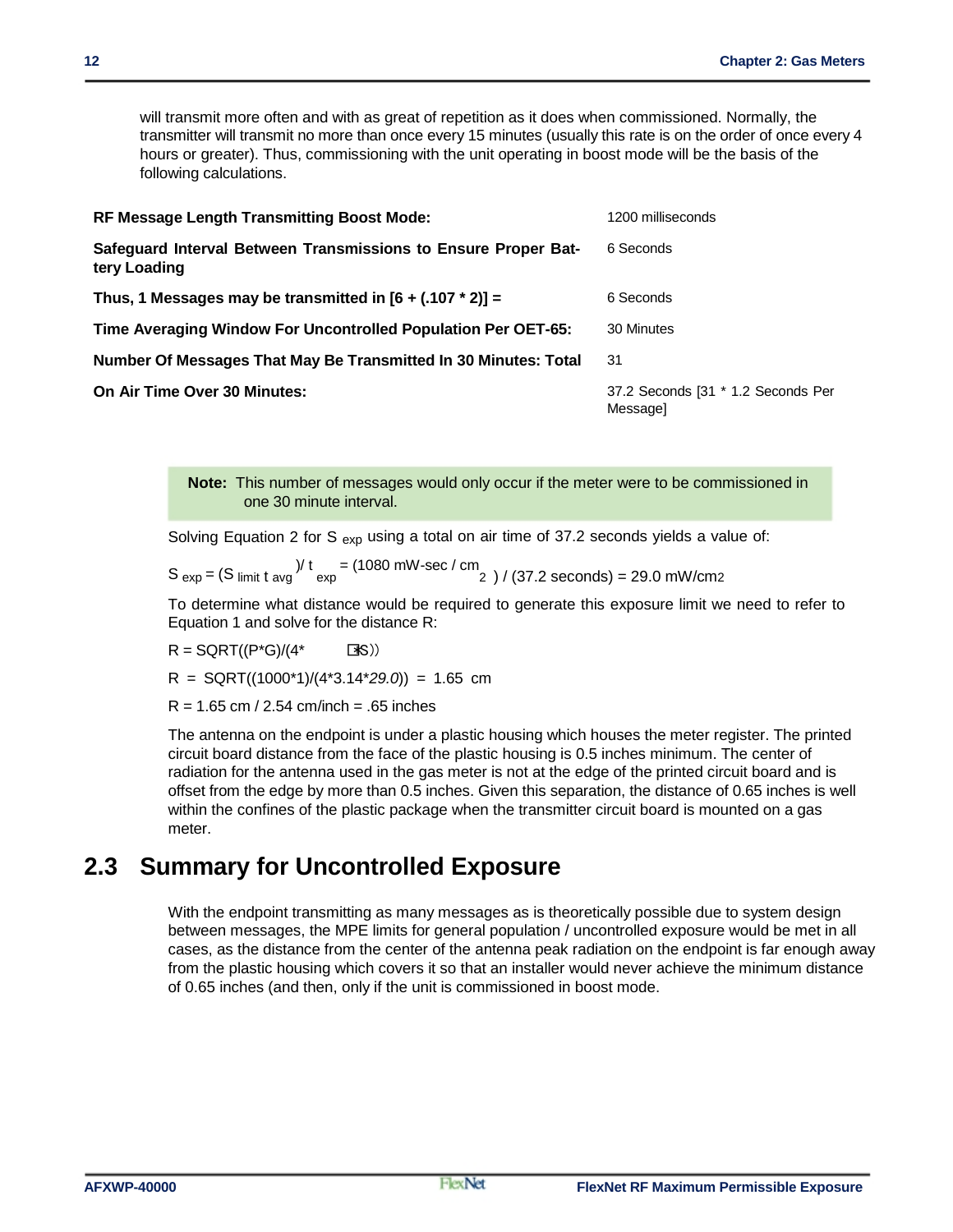### **2.4 MPE Calculations for Occupational/Controlled Exposure**

Given:

The transmitter is considered a mobile apparatus (as opposed to portable). A

lowest frequency of operation being 880 MHz.

The power into the antenna is measured to be 30 dBm.

The antenna gain is 0 dBi

The limit for Power Density (S) is selected for compliance for Occupational / Controlled Exposure which relates to:

- $\Box$  S = f / 300 mW/cm<sup>2</sup>
- $\Box$  For 880 MHz S = 880 / 300 = 2.93333 = 2.93 mW/cm<sup>2</sup> (Which would be the worst case over the transmitter operating range of 880 to 925 MHz even though it s a lower number (see R equation below).)
- $\Box$  The value of S directly relates to the MPE (Maximum Permissible Exposure) limit set forth by FCC OET-65.

Using the FCC supplied equation for Power Density (S):

 $S = P^*G$ 

 $4^*$   $7^*$ R

(Equation  $1$ )<sup>3</sup>

Where:

P = 30 dBm =  $(10^{(30/10) \times} 001)$  = 1.00 Watts = 1000 mW G

 $= 0$  dBi = 10<sup>(0/10)</sup> = 1.0 (Numeric)

R = Distance To Center Of Radiation Of The Antenna In cm. S

 $= 2.93$  mW/cm<sup>2</sup>

 $R = \text{SGRT}((P^*G)/(4^* \text{S}))$ 

 $R =$  SQRT((1000\*1)/(4\*3.14\*2.93)) = 5.21 cm

Solving For R would give a separation distance of 5.2 centimeters to meet the MPE limit of 2.93 mW/cm<sup>2</sup> if the transmitter was in *continuous* operation which is not the case. The 5.2 cm separation is well within the 20 cm limit that the FCC mandates for mobile operation as stated on the grant of equipment authorization for the transmitter.

<sup>3.</sup> FCC OET Bulletin 65, Edition 97-01. August 97. Equation 3, Page 19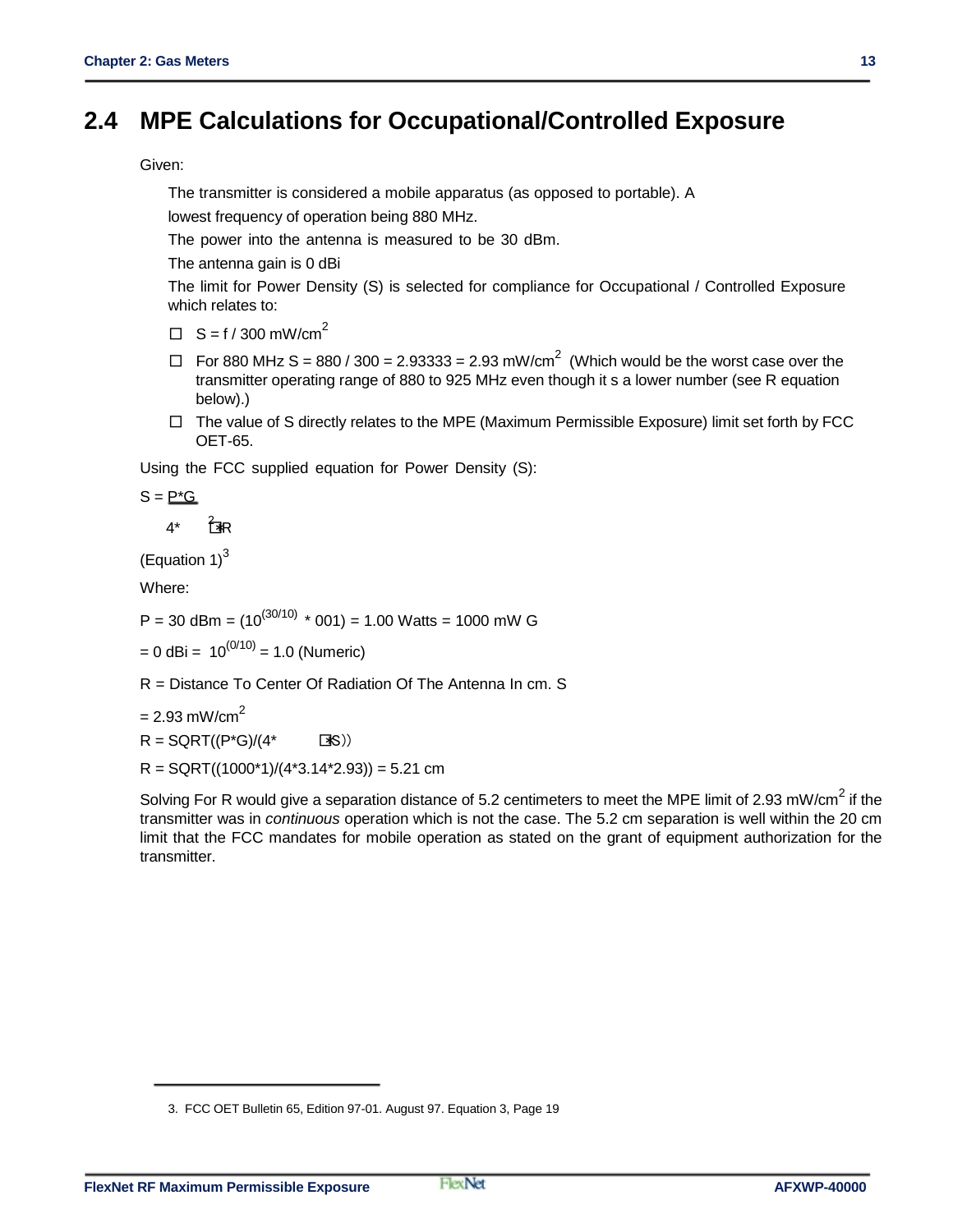FCC OET-65 allows for time averaging power density over a period of 6 minutes for installations that apply to Occupational and Controlled Exposure. Using the equations provided in OET-65 (page 11) we may determine the average power density (S) that would be encountered over a 6 minute time interval and relate that to a minimum distance that should be maintained from the transmitter antenna.

(From FCC OET-65) The sum of the product of the exposure levels and the allowed times for exposure must equal the product of the appropriate time averaging interval:

$$
s_{\exp t \exp t} = s_{\text{limit}} t_{\text{avg}}
$$

(Equation 2) $<sup>4</sup>$ </sup>

Where:

S  $_{exp}$  = power density level of exposure (mW/cm<sup>2</sup>)

S limit = appropriate power density MPE limit (mW/cm2<sup>)</sup>

 $t_{\text{exp}}$  = allowable time of exposure for (S  $_{\text{exp}}$ )

 $t<sub>av</sub>$  = appropriate MPE averaging time.

For our application the MPE limit is 2.93 mW/cm<sup>2</sup> and the time period allowed for time averaging is 6 minutes (from OET-65 for occupational and controlled exposure). Thus the right hand side of the equation becomes (in seconds):

S  $_{\text{limit t avg}}$  = 2.93 mW/cm  $_{\text{2}}$  \*6 Minutes\*60 Seconds = 1054.8 mW-sec / cm2

For gas meter, there are several transmission types that may be generated by the endpoint. The transmission type that has the potential of generating the highest number of RF emissions over the averaging intervals the FCC uses for MPE calculations is the boost mode .

The endpoint cannot continuously generate transmissions as the energy used to generate those transmissions is limited by the endpoint battery capacity. The battery can store enough energy to allow the endpoint to transmit an RF messages once every 6 seconds. (Note: Circuitry on the endpoint ensures that the battery is monitored for sufficient capacity before the transmitter is allowed to transmit again.)

Under normal operation of the meter, the transmitter should never obtain a duty cycle of one transmitted messages every 6 seconds. The worst case scenario for transmitter operation will occur when the unit is originally commissioned and the transmitter is set to operate in boost mode .

The fastest rate at which any given gas meter transmitter can transmit is once every 6 seconds. Using boost mode, the transmitter is on-air for 1.2 seconds. The longest repetition of transmissions occurs during commissioning of the transmitter (at installation time). The number of transmit repetitions used for a gas meter installation is 31. Over the installed life of the transmitter, the unit will never achieve a state where it will transmit more often and with as great of repetition as it does when commissioned. Normally, the transmitter will transmit no more than once every 15 minutes (usually this rate is on the order of once every 4 hours or greater). Thus, commissioning with the unit operating in boost mode will be the basis of the following calculations.

<sup>4.</sup> FCC OET Bulletin 65, Edition 97-01, August 97. Equation 2, Page 11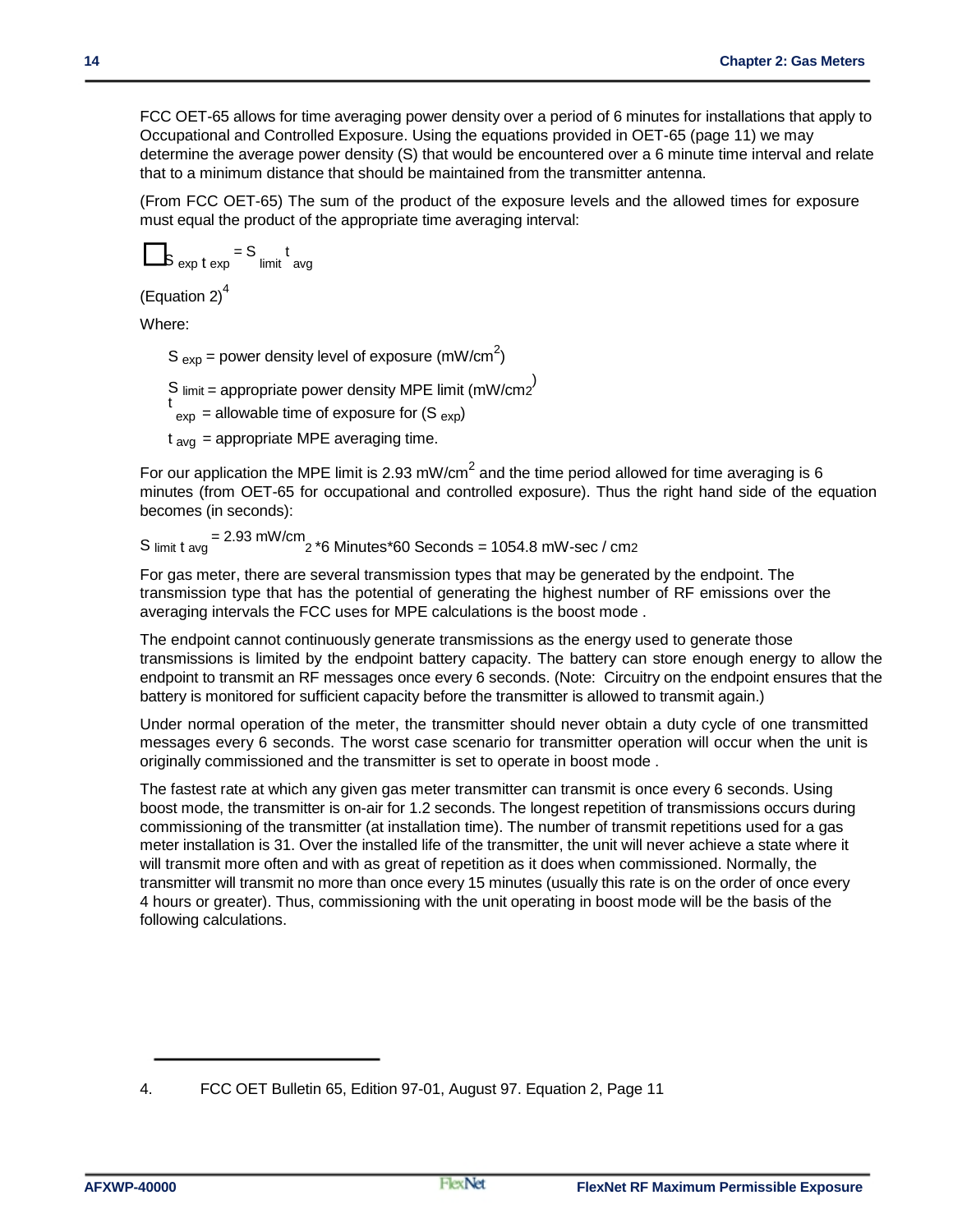| <b>RF Message Length Transmitting Boost Mode:</b>                              | 1200 milliseconds                              |
|--------------------------------------------------------------------------------|------------------------------------------------|
| Safeguard Interval Between Transmissions to Ensure Proper Bat-<br>tery Loading | 6 Seconds                                      |
| Thus, 1 Messages may be transmitted in $[6 + (.107 * 2)] =$                    | 6 Seconds                                      |
| Time Averaging Window For Uncontrolled Population Per OET-65:                  | 6 Minutes                                      |
| Number Of Messages That May Be Transmitted In 30 Minutes: Total                | 31                                             |
| On Air Time Over 30 Minutes:                                                   | 37.2 Seconds [31 * 1.2 Seconds Per<br>Messagel |

**Note:** This number of messages would only occur if the meter were to be commissioned in one 30 minute interval.

Solving Equation 2 for S  $_{\rm ex}$  using a total on air time of 61.85 seconds and the S limit for occupational/ controlled exposure yields a value of:

 $S_{\text{exp}} = (S \cdot \text{limit} \cdot \text{t} \cdot \text{avg}) / t = (1054.8 \text{ mW-sec} / \text{cm}^2) / (37.2 \text{ seconds}) = 28.4 \text{ mW/cm2}$ 

To determine what distance would be required to generate this exposure limit we need to refer to Equation 1 and solve for the distance R:

 $R = \text{SGRT}((P^*G)/(4^* \qquad \Box S))$ 

R = SQRT((1000\*1)/(4\*3.14\**28.4*)) = 1.67 cm

 $R = 1.67$  cm / 2.54 cm/inch = .66 inches

#### **2.5 Summary for Controlled Exposure**

With the endpoint transmitting as many messages as is theoretically possible due to system design between messages, the MPE limits for occupational / controlled exposure would be met in all cases, as the distance from the center of the antenna peak radiation on the endpoint is far enough away from the plastic housing which covers it so that an installer would never achieve the minimum distance of 0.66 inches (and then, only if the unit is commissioned in boost mode).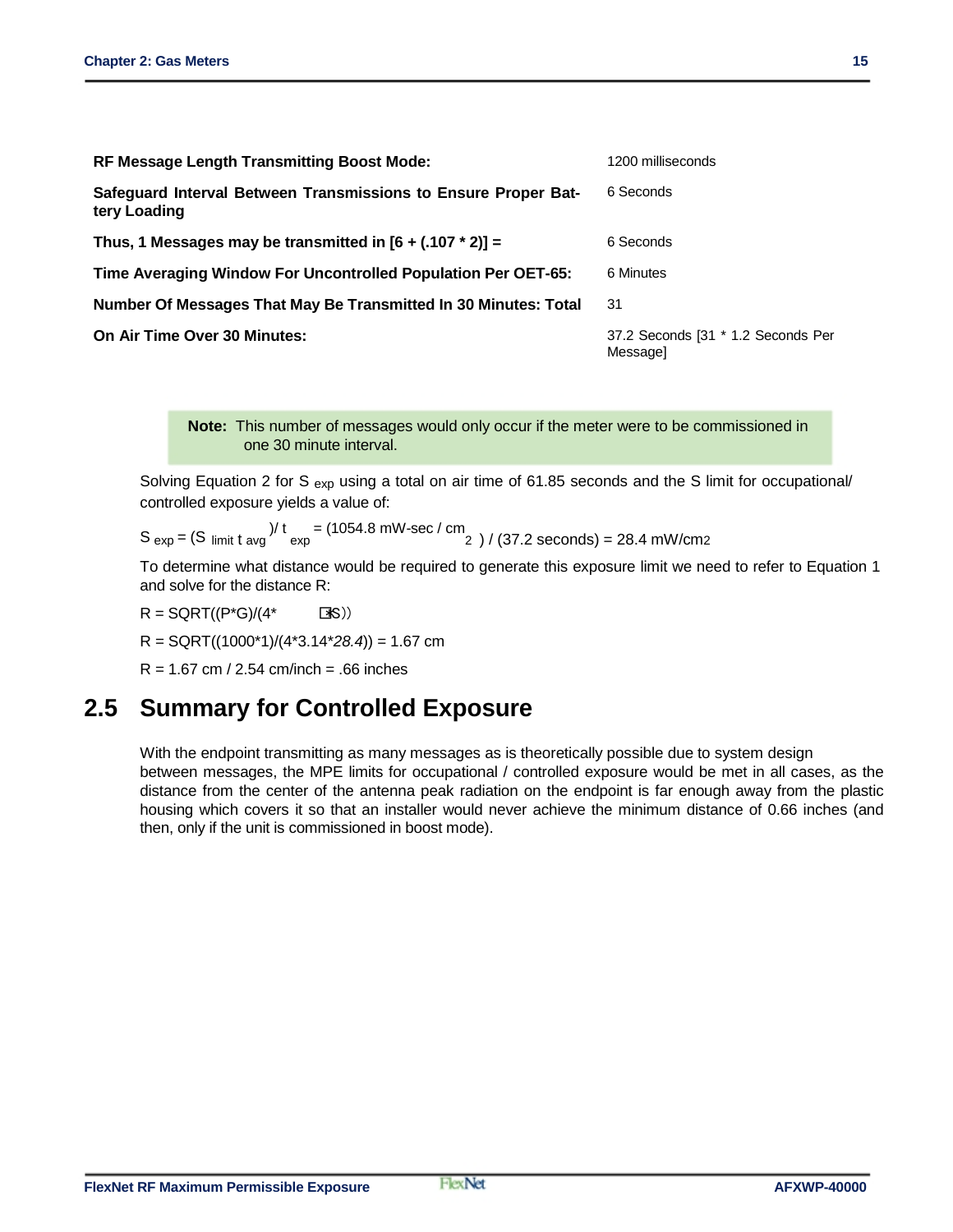### **3.1 Introduction**

The following calculations are given to show that a Sensus Flexnet Water meter complies to FCC OET-65 limits for Maximum Permissible Exposure (MPE) and provides a minimum separation distance based on the calculations and guidelines of that document.

Robert J Davis,

Principal RF Engineer

Sensus USA, Inc.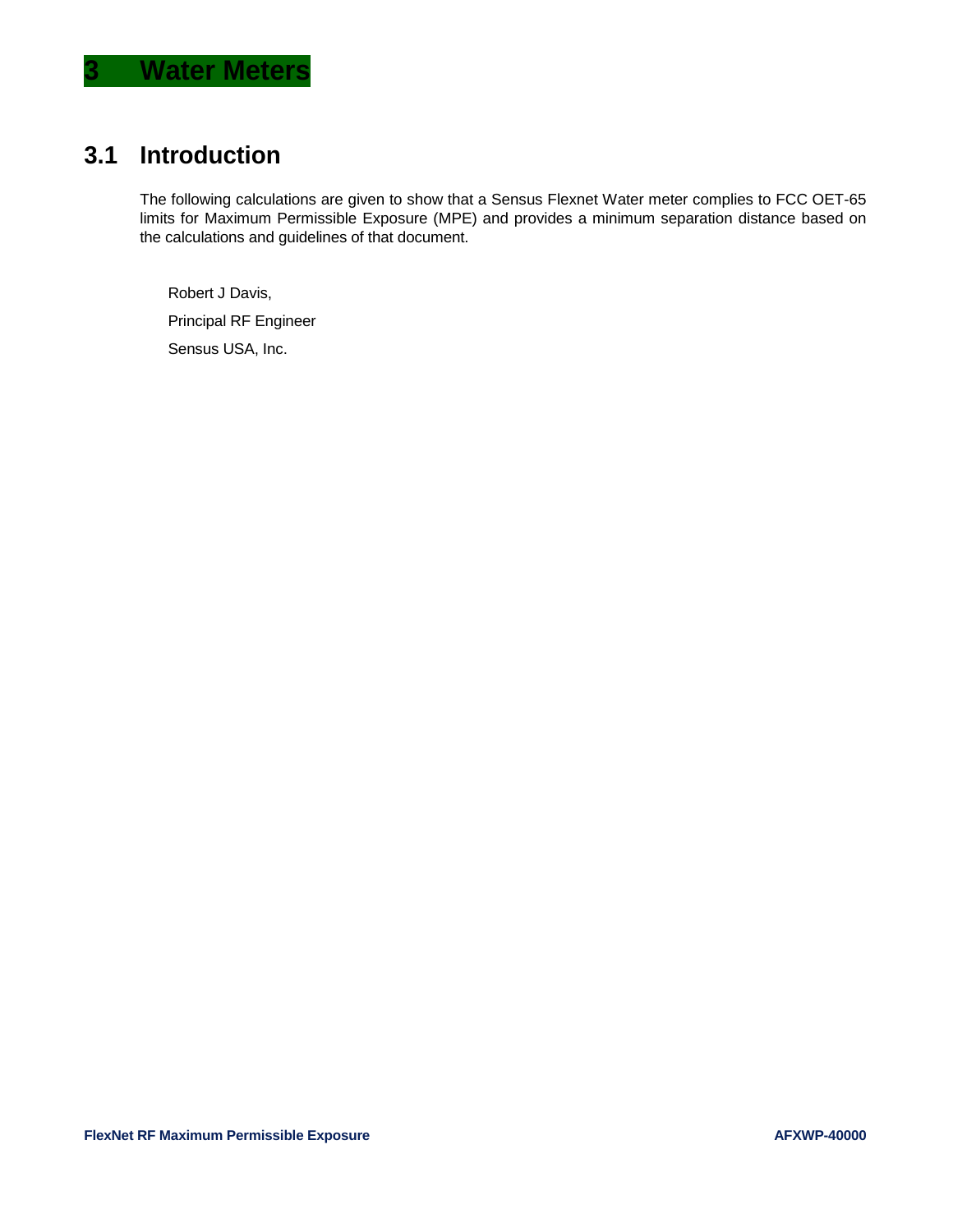### **3.2 MPE Calculations for General Population/Uncontrolled Exposure**

#### Given:

The transmitter is considered a mobile apparatus (as opposed to portable). A

lowest frequency of operation being 880 MHz.

The power into the antenna is measured to be 30 dBm.

The antenna gain is 0 dBi

The limit for Power Density (S) is selected for compliance for General Population and Uncontrolled Exposure which relates to:

 $\Box$  S = f / 1500 mW/cm<sup>2</sup>

- $\Box$  For 880 MHz S = 880 / 1500 = 0.587 = 0.6 mW/cm<sup>2</sup> (Which would be the worst case over the transmitter operating range of 880 to 925 MHz even though it s a smaller number (see R equation below)).
- $\Box$  The value of S directly relates to the MPE (Maximum Permissible Exposure) limit set forth by FCC OET-65.

Using the FCC supplied equation for Power Density (S):

$$
S = \underline{P^*G}
$$

 $4^*$   $7^*$ 

(Equation 1) $<sup>1</sup>$ </sup>

Where:

P = 30 dBm =  $(10^{(30/10)}$  \* 001) = 1.00 Watts = 1000 mW G

 $= 0$  dBi =  $10^{(0/10)} = 1.0$  (Numeric)

R = Distance to Center Of Radiation of the Antenna in cm. S

 $= 0.6$  mW/cm<sup>2</sup>

 $R = \text{SGRT}((P^*G)/(4^* \text{S}))$ 

 $R = \text{SQRT}((1000^*1)/(4^*3.14^*0.6)) = 11.6 \text{ cm} = > 12 \text{ cm}$  (Rounded)

Solving for R would give a separation distance of 12 centimeters to meet the MPE limit of 0.6 mW/cm<sup>2</sup> if the transmitter was in *continuous* operation which is not the case. The 12 cm separation is well within the 20 cm limit that the FCC mandates for mobile operation as stated on the grant of equipment authorization for the transmitter.  $(12 \text{ cm} = 4.73 \text{ inches})$ 

<sup>1.</sup> FCC OET Bulletin 65, Edition 97-01. August 97. Equation 3, Page 19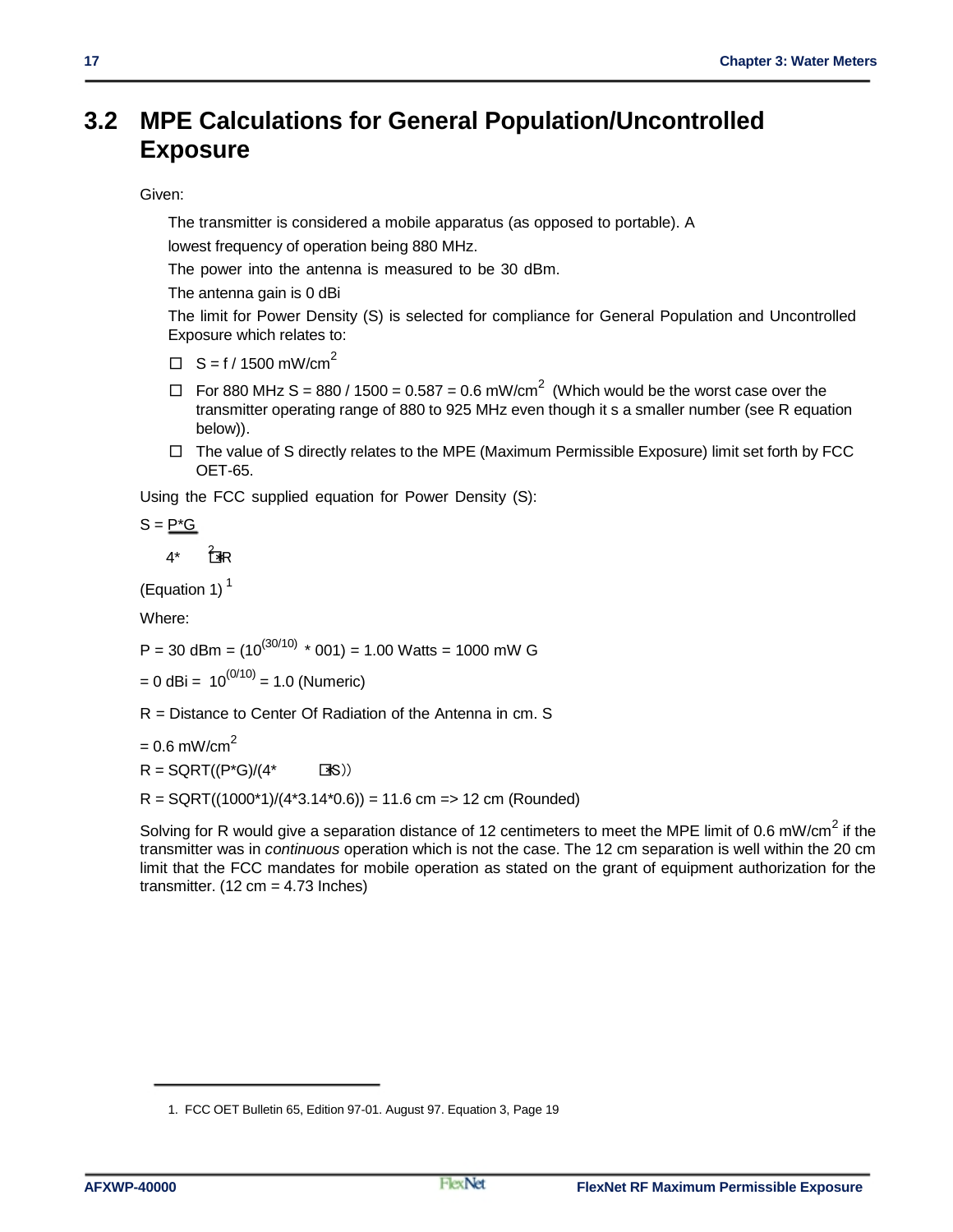A copy of the MPE clause from the water meter grant of equipment authorization is shown below (for continuous operation):

Modular Approval. Power listed is conducted. This Modular Approval is limited to OEM installation for mobile and fixed applications only. The antenna gain must not exceed 0dBi. The antenna(s) used for this transmitter must be installed to provide a separation distance of at least 20 cm from all persons and must not be co-located or operating in conjunction with any other antenna or transmitter. Users and installers must be provided with antenna installation instructions and transmitter operating conditions for satisfying RF exposure

FCC OET-65 allows for time averaging power density over a period of 30 minutes for installations that apply to general population and uncontrolled exposure. Using the equations provided in OET-65 we may determine the average power density (S) that would be encountered by the general population over a 30 minute time interval and relate that to a minimum distance that should be maintained from the transmitter antenna.

(From FCC OET-65) The sum of the product of the exposure levels and the allowed times for exposure must equal the product of the appropriate time averaging interval:

$$
S_{\exp t \exp} = S_{\text{limit}} t_{\text{avg}}
$$

(Equation  $2)^2$ 

Where:

S  $_{exp}$  = power density level of exposure (mW/cm<sup>2</sup>)

S  $\text{limit} = \text{appropriate power density MPE limit (mW/cm2}^{\text{}})$ 

 $t_{\text{exp}}$  = allowable time of exposure for (S  $_{\text{exp}}$ )

 $t<sub>av<sub>q</sub></sub>$  = appropriate MPE averaging time.

For our application the MPE limit is 0.6 mW/cm<sup>2</sup> and the time period allowed for time averaging is 30 minutes (from OET-65 for general population and uncontrolled exposure). Thus the right hand side of the equation becomes (in seconds):

 $S$  limit t avg  $= 0.6$  mW/cm  $2 * 30$  Minutes  $* 60$  Seconds = 1080 mW-sec / cm2

For water meter, there are several transmission types that may be generated by the endpoint. The transmission type that has the potential of generating the highest number of RF emissions over the averaging intervals the FCC uses for MPE calculations is the boost mode .

The endpoint cannot continuously generate transmissions as the energy used to generate those transmissions is limited by the endpoint battery capacity. The battery can store enough energy to allow the endpoint to transmit an RF messages once every 6 seconds. (Note: Circuitry on the endpoint ensures that the battery is monitored for sufficient capacity before the transmitter is allowed to transmit again.)

Under normal operation of the meter, the transmitter should never obtain a duty cycle of one transmitted messages every 6 seconds. The worst case scenario for transmitter operation will occur when the unit is originally commissioned and the transmitter is set to operate in boost mode .

The fastest rate at which any given water meter transmitter can transmit is once every 6 seconds. Using boost mode, the transmitter is on-air for 1.2 seconds. The longest repetition of transmissions occurs during commissioning of the transmitter (at installation time). The number of transmit repetitions used for a water meter installation is 31. Over the installed life of the transmitter, the unit will never achieve a state where it

<sup>2.</sup> FCC OET Bulletin 65, Edition 97-01, August 97. Equation 2, Page 11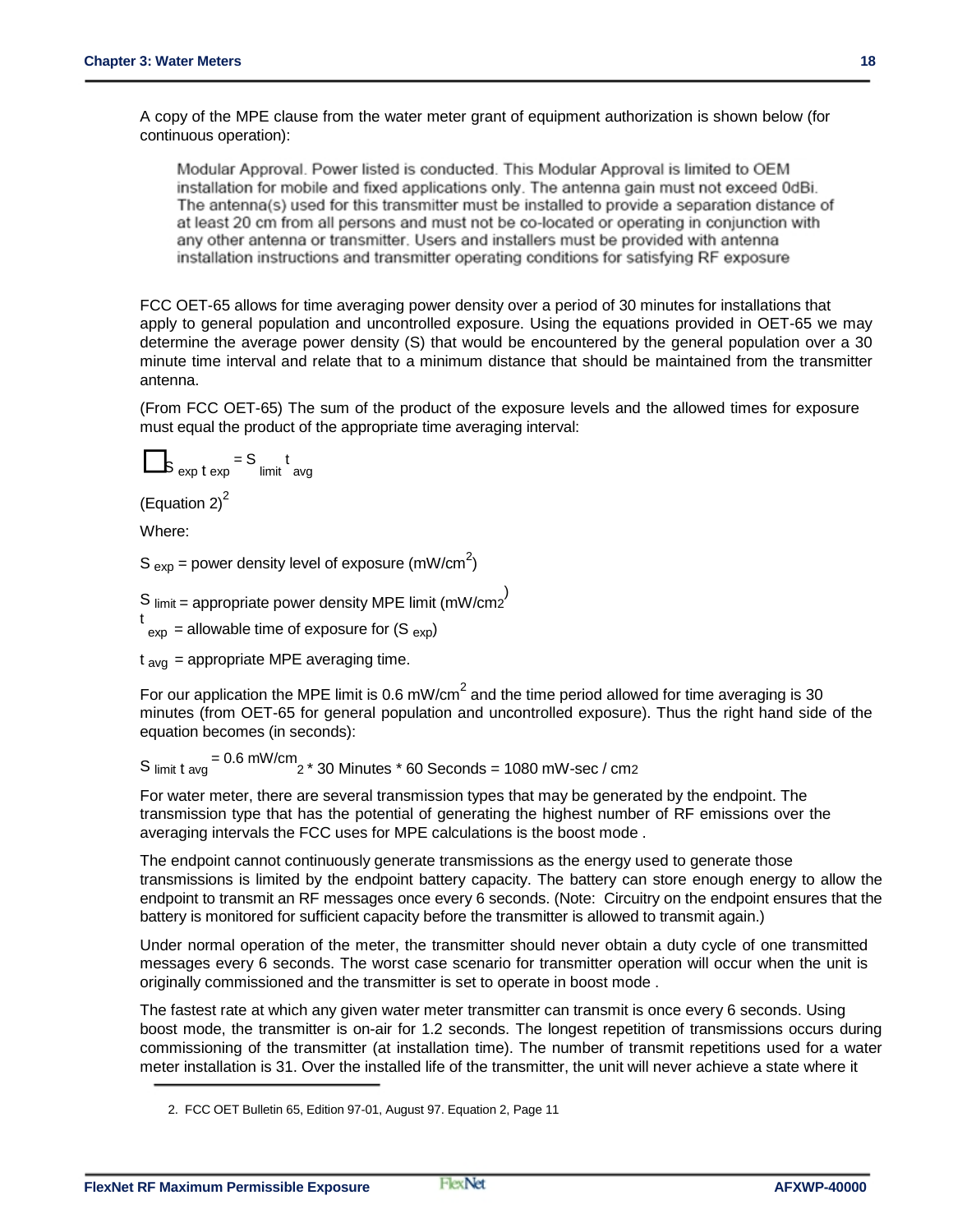will transmit more often and with as great of repetition as it does when commissioned. Normally, the transmitter will transmit no more than once every 15 minutes (usually this rate is on the order of once every 4 hours or greater). Thus, commissioning with the unit operating in boost mode will be the basis of the following calculations.

| <b>RF Message Length Transmitting Boost Mode:</b>                              | 1200 milliseconds                              |  |
|--------------------------------------------------------------------------------|------------------------------------------------|--|
| Safeguard Interval Between Transmissions to Ensure Proper Bat-<br>tery Loading | 6 Seconds                                      |  |
| Thus, 1 Messages may be transmitted in $[6 + (.107 * 2)] =$                    | 6 Seconds                                      |  |
| Time Averaging Window For Uncontrolled Population Per OET-65:                  | 30 Minutes                                     |  |
| Number Of Messages That May Be Transmitted In 30 Minutes: Total                | 31                                             |  |
| On Air Time Over 30 Minutes:                                                   | 37.2 Seconds [31 * 1.2 Seconds Per<br>Messagel |  |

**Note:** This number of messages would only occur if the meter were to be commissioned in one 30 minute interval.

Solving Equation 2 for S  $_{exp}$  using a total on air time of 37.2 seconds yields a value of:

 $S_{exp} = (S_{limit} t_{avg})^{\frac{1}{t}} = (1080 \text{ mW-sec} / \text{cm}^2) / (37.2 \text{ seconds}) = 29.0 \text{ mW/cm2}$ 

To determine what distance would be required to generate this exposure limit we need to refer to Equation 1 and solve for the distance R:

 $R = \text{SGRT}((P^*G)/(4^* \text{S}))$ 

R = SQRT((1000\*1)/(4\*3.14\**29.0*)) = 1.65 cm

 $R = 1.65$  cm / 2.54 cm/inch = .65 inches

The antenna on the endpoint is under a plastic housing which houses the meter register. The printed circuit board distance from the face of the plastic housing is 0.5 inches minimum. The center of radiation for the antenna used in the water meter is not at the edge of the printed circuit board and is offset from the edge by more than 0.5 inches. Given this separation, the distance of 0.65 inches is well within the confines of the plastic package when the transmitter circuit board is mounted on a water meter.

#### **3.3 Summary for Uncontrolled Exposure**

With the endpoint transmitting as many messages as is theoretically possible due to system design between messages, the MPE limits for general population / uncontrolled exposure would be met in all cases, as the distance from the center of the antenna peak radiation on the endpoint is far enough away from the plastic housing which covers it so that an installer would never achieve the minimum distance of 0.65 inches (and then, only if the unit is commissioned in boost mode.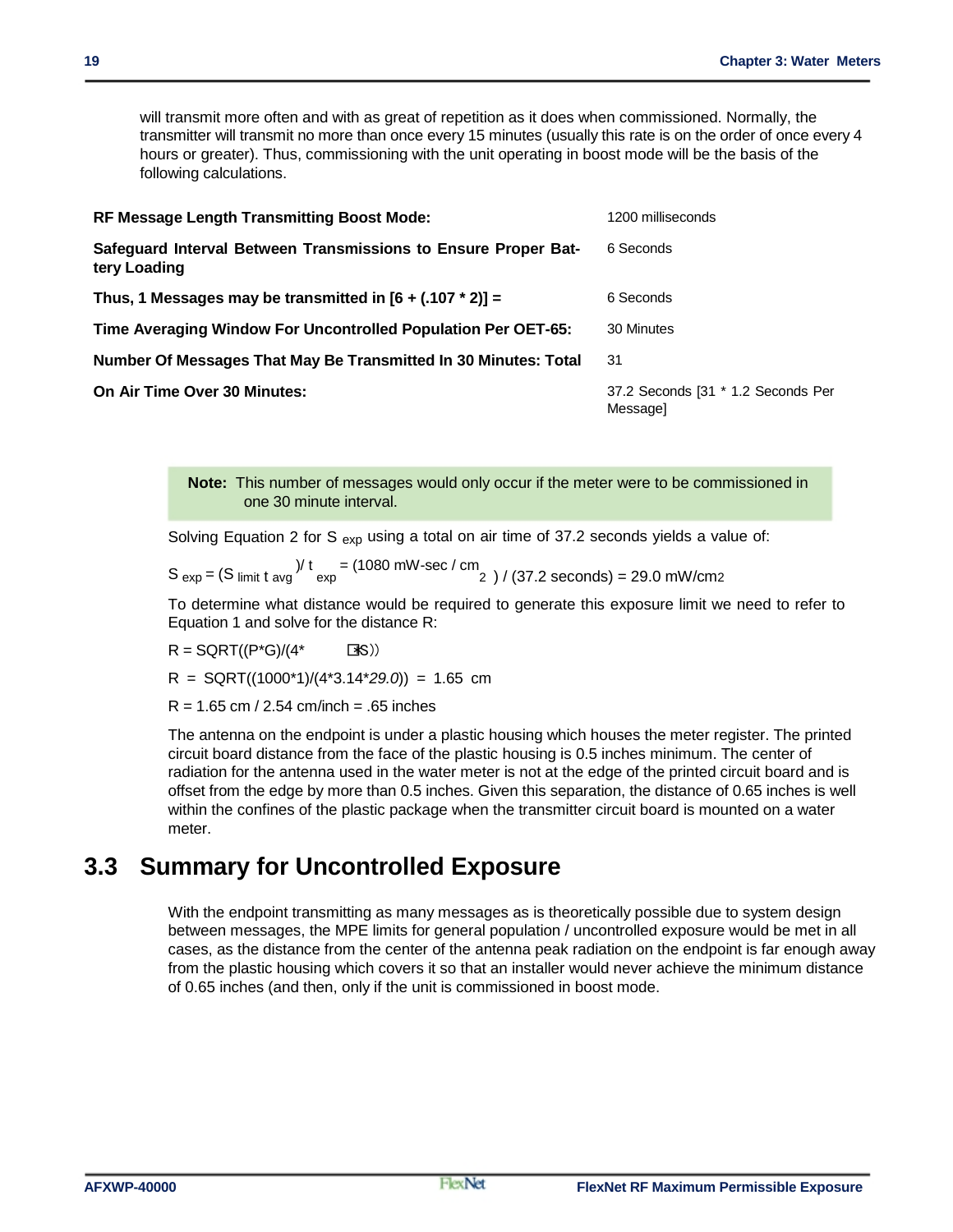### **3.4 MPE Calculations for Occupational/Controlled Exposure**

Given:

The transmitter is considered a mobile apparatus (as opposed to portable). A

lowest frequency of operation being 880 MHz.

The power into the antenna is measured to be 30 dBm.

The antenna gain is 0 dBi

The limit for Power Density (S) is selected for compliance for Occupational / Controlled Exposure which relates to:

- $\Box$  S = f / 300 mW/cm<sup>2</sup>
- $\Box$  For 880 MHz S = 880 / 300 = 2.93333 = 2.93 mW/cm<sup>2</sup> (Which would be the worst case over the transmitter operating range of 880 to 925 MHz even though it s a lower number (see R equation below).)
- $\Box$  The value of S directly relates to the MPE (Maximum Permissible Exposure) limit set forth by FCC OET-65.

Using the FCC supplied equation for Power Density (S):

 $S = P^*G$ 

 $4^*$   $7^*$ R

(Equation  $1$ )<sup>3</sup>

Where:

P = 30 dBm =  $(10^{(30/10) \times} 001)$  = 1.00 Watts = 1000 mW G

 $= 0$  dBi = 10<sup>(0/10)</sup> = 1.0 (Numeric)

R = Distance To Center Of Radiation Of The Antenna In cm. S

 $= 2.93$  mW/cm<sup>2</sup>

 $R = \text{SGRT}((P^*G)/(4^* \text{S}))$ 

 $R =$  SQRT((1000\*1)/(4\*3.14\*2.93)) = 5.21 cm

Solving For R would give a separation distance of 5.2 centimeters to meet the MPE limit of 2.93 mW/cm<sup>2</sup> if the transmitter was in *continuous* operation which is not the case. The 5.2 cm separation is well within the 20 cm limit that the FCC mandates for mobile operation as stated on the grant of equipment authorization for the transmitter.

<sup>3.</sup> FCC OET Bulletin 65, Edition 97-01. August 97. Equation 3, Page 19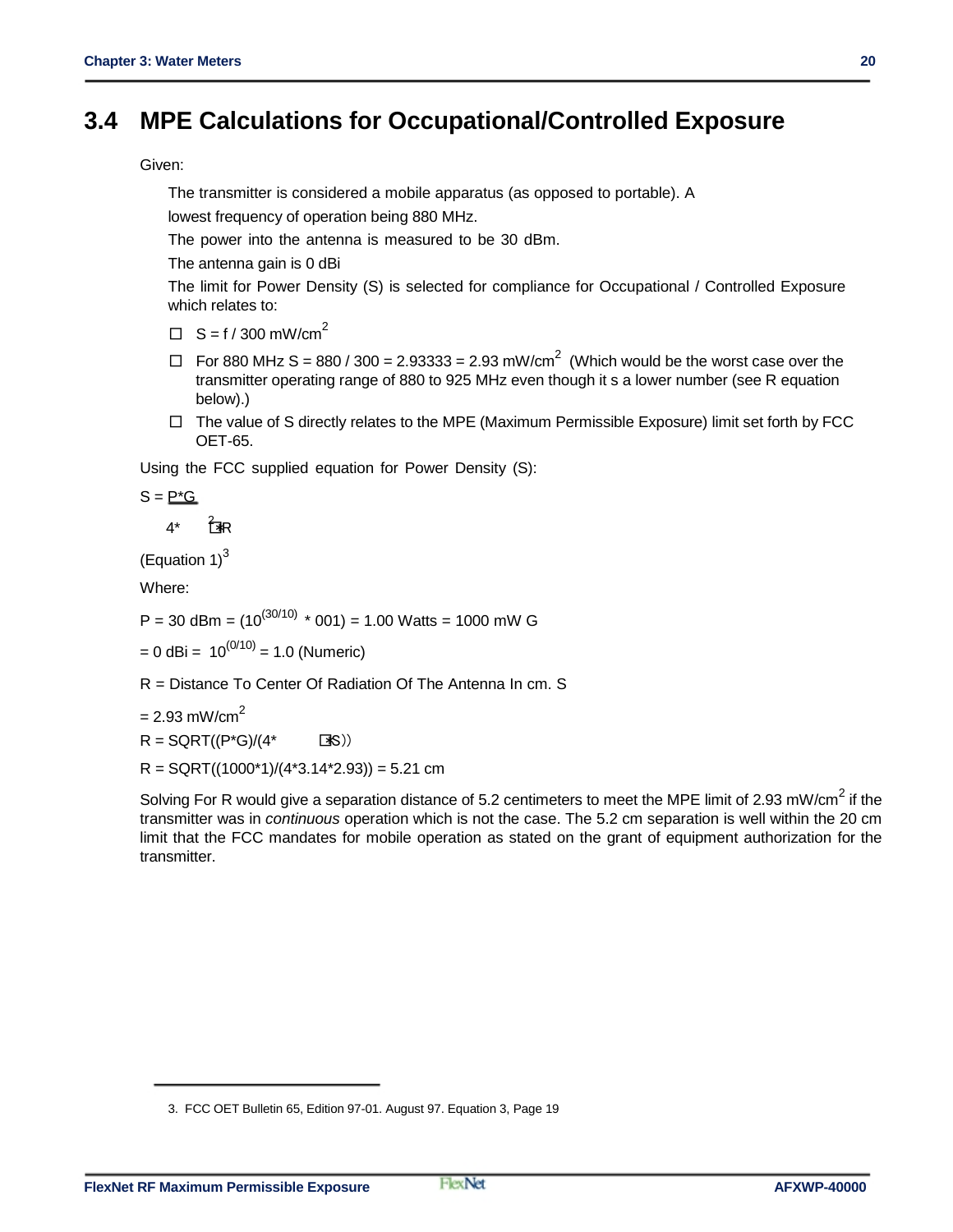FCC OET-65 allows for time averaging power density over a period of 6 minutes for installations that apply to Occupational and Controlled Exposure. Using the equations provided in OET-65 (page 11) we may determine the average power density (S) that would be encountered over a 6 minute time interval and relate that to a minimum distance that should be maintained from the transmitter antenna.

(From FCC OET-65) The sum of the product of the exposure levels and the allowed times for exposure must equal the product of the appropriate time averaging interval:

$$
s_{\exp t \exp t} = s_{\text{limit}} t_{\text{avg}}
$$

(Equation 2) $<sup>4</sup>$ </sup>

Where:

S  $_{exp}$  = power density level of exposure (mW/cm<sup>2</sup>)

S limit = appropriate power density MPE limit (mW/cm2<sup>)</sup>

 $t_{\text{exp}}$  = allowable time of exposure for (S  $_{\text{exp}}$ )

 $t_{\text{av}} =$  appropriate MPE averaging time.

For our application the MPE limit is 2.93 mW/cm<sup>2</sup> and the time period allowed for time averaging is 6 minutes (from OET-65 for occupational and controlled exposure). Thus the right hand side of the equation becomes (in seconds):

S  $_{\text{limit t avg}}$  = 2.93 mW/cm  $_{\text{2}}$  \*6 Minutes\*60 Seconds = 1054.8 mW-sec / cm2

For water meter, there are several transmission types that may be generated by the endpoint. The transmission type that has the potential of generating the highest number of RF emissions over the averaging intervals the FCC uses for MPE calculations is the boost mode .

The endpoint cannot continuously generate transmissions as the energy used to generate those transmissions is limited by the endpoint battery capacity. The battery can store enough energy to allow the endpoint to transmit an RF messages once every 6 seconds. (Note: Circuitry on the endpoint ensures that the battery is monitored for sufficient capacity before the transmitter is allowed to transmit again.)

Under normal operation of the meter, the transmitter should never obtain a duty cycle of one transmitted messages every 6 seconds. The worst case scenario for transmitter operation will occur when the unit is originally commissioned and the transmitter is set to operate in boost mode .

The fastest rate at which any given water meter transmitter can transmit is once every 6 seconds. Using boost mode, the transmitter is on-air for 1.2 seconds. The longest repetition of transmissions occurs during commissioning of the transmitter (at installation time). The number of transmit repetitions used for a water meter installation is 31. Over the installed life of the transmitter, the unit will never achieve a state where it will transmit more often and with as great of repetition as it does when commissioned. Normally, the transmitter will transmit no more than once every 15 minutes (usually this rate is on the order of once every 4 hours or greater). Thus, commissioning with the unit operating in boost mode will be the basis of the following calculations.

<sup>4.</sup> FCC OET Bulletin 65, Edition 97-01, August 97. Equation 2, Page 11